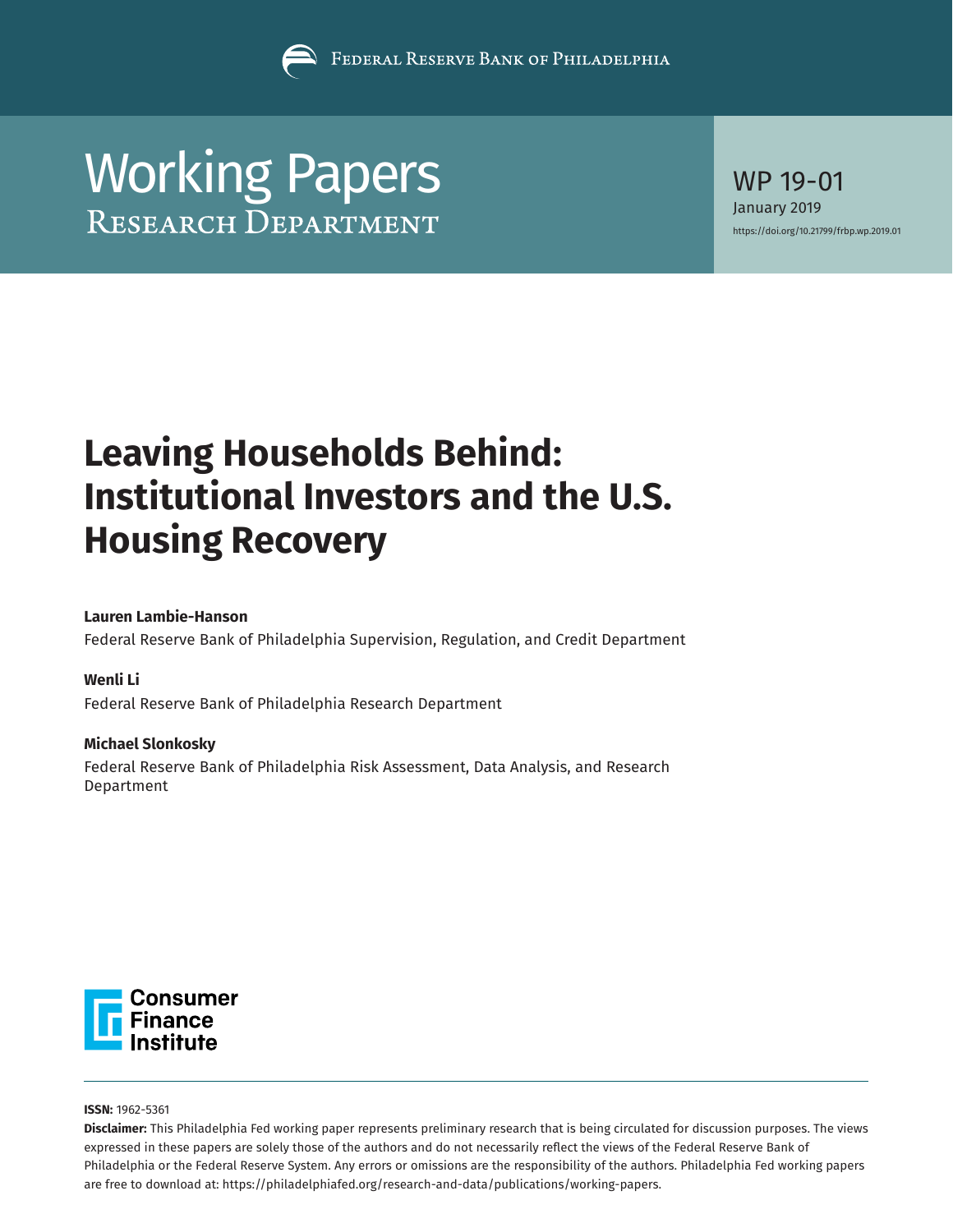# Leaving Households Behind: Institutional Investors and the U.S. Housing Recovery<sup>∗</sup>

Lauren Lambie-Hanson Wenli Li Michael Slonkosky†

January 2019

#### Abstract

Ten years after the mortgage crisis, the U.S. housing market has rebounded significantly with house prices now near the peak achieved during the boom. Homeownership rates, on the other hand, have continued to decline. We reconcile the two phenomena by documenting the rising presence of institutional investors in this market. Our analysis makes use of housing transaction data. By exploiting heterogeneity in zip codes' exposure to the First Look program instituted by Fannie Mae and Freddie Mac that affected investors' access to foreclosed properties, we establish the causal relationship between the increasing presence of institutions in the housing market and the subsequent recovery in house prices and decline in homeownership rates between 2007 and 2014. We further demonstrate that institutional investors contributed to the improvement in the local labor market by reducing overall unemployment rate and by increasing total employment, construction employment in particular. Local housing rents also rose.

<sup>∗</sup>This Philadelphia Fed working paper represents preliminary research that is being circulated for discussion purposes. The views expressed in these papers are solely those of the authors and do not necessarily reflect the views of the Federal Reserve Bank of Philadelphia or the Federal Reserve System. Any errors or omissions are the responsibility of the authors. No statements here should be treated as legal advice. Philadelphia Fed working papers are free to download at https://philadelphiafed.org/research-and-data/publications/working-papers. We thank Chris Cunningham, Timothy Lambie-Hanson, Steven Laufer, Raven Molloy and seminar participants at the 2017 HULM Conference at St. Louis, the 2018 Federal Reserve System Microeconomic Conference, the 2018 European Econometric Society Meeting, and the 2018 Federal Reserve System Regional Conference for their comments.

<sup>†</sup>Lauren Lambie-Hanson: Supervision, Regulation, and Credit Department, Federal Reserve Bank of Philadelphia, lauren.lambie-hanson@phil.frb.org; Michael Slonkosky: Risk Assessment, Data Analysis and Research, Federal Reserve Bank of Philadelphia, michael.slonkosky@phil.frb.org; Wenli Li (contacting author): Department of Research, Federal Reserve Bank of Philadelphia, wenli.li@phil.frb.org.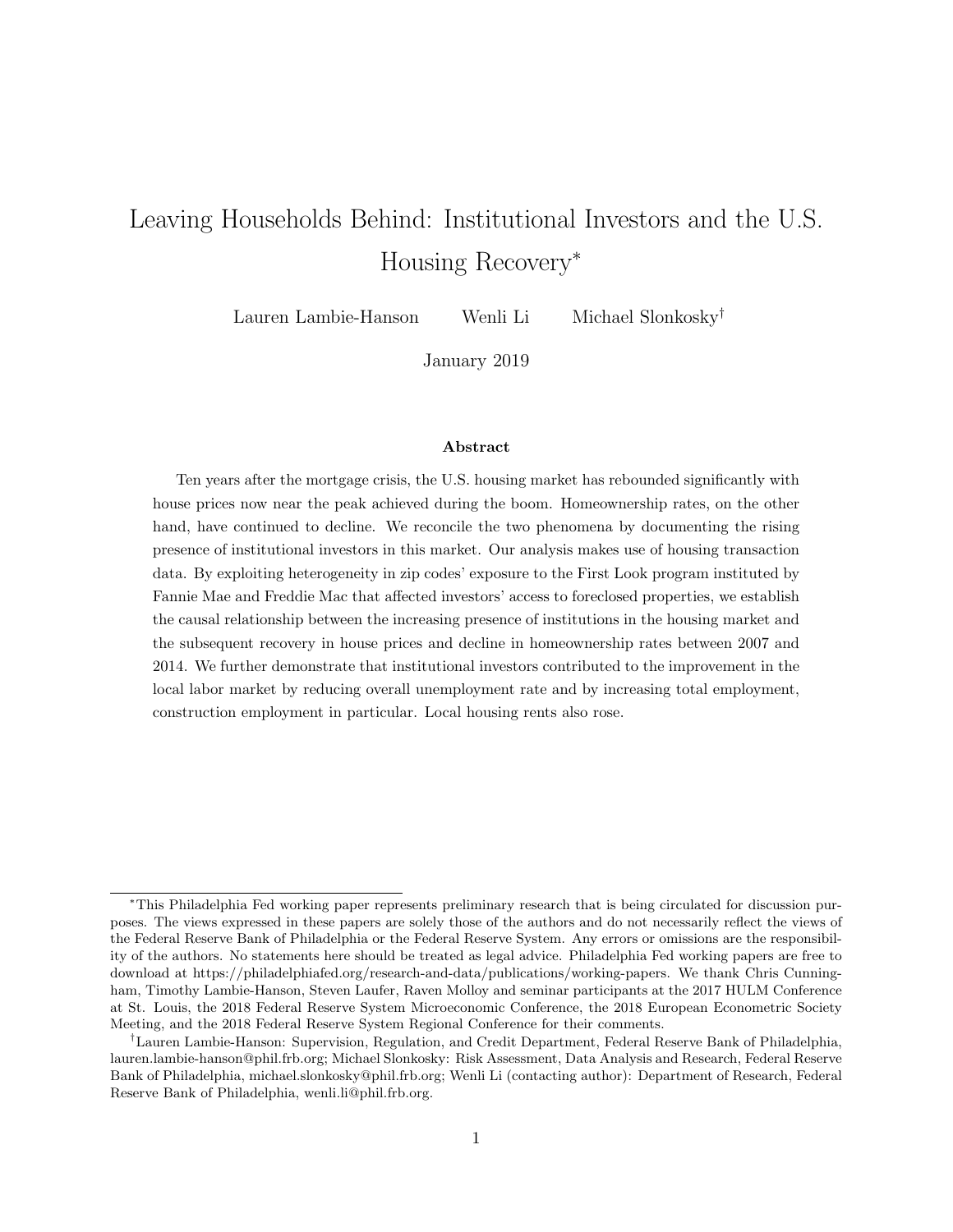# 1 Introduction

Between 2007 and 2009, the U.S. economy experienced its worst recession since the Great Depression. The crisis was particularly severe in the housing market, where house prices fell 31 percent at the trough from the peak at the national level. Homeownership rates also declined. Following the crisis, house prices rapidly recovered in most areas, but homeownership rates continued to collapse to historic lows. In 2016, while the national house price index recovered nearly to its 2006 peak level, the national homeownership rate hovered at 63 percent, the lowest in recent history (Figure  $1)$ <sup>1</sup>

This paper reconciles these observations by documenting a rising share of institutional investors in the housing market after the crisis. We classify a transaction as having an institutional buyer or seller if it is bought or sold by a company instead of a named individual. Our study is based on property-level transaction data from CoreLogic Solutions, a national vendor supplying mortgage and real estate data and analytics. We focus our analysis on the illiquid single-family housing market in the 20 cities covered by the S&P CoreLogic Case-Shiller 20-City Composite Home Price Index.<sup>2</sup> We document that the institutional investor-purchased share of single-family homes has been mostly flat during the early 2000s but picked up significantly since the mortgage crisis broke out in 2007.<sup>3</sup> This phenomenon is widespread but particularly prominent in high-priced areas such as Miami and San Diego, as well as in high-foreclosure areas such as Las Vegas and Atlanta, where prices had soared during the housing bubble and where, during the crash, prices dropped significantly.<sup>4</sup> This finding is in strong contrast to the experience of the booming years before the crisis, when individual investors were mostly responsible for home purchases (Haughwout, Lee, Tracy, and van der Klaauw 2011, Gao and Li 2015, Chinco and Mayer 2016, Bayer, Mangum, and Roberts 2016, Gao, Sockin, and Xiong 2017, and Albanesi 2018).

Several factors drove this trend. First, since the outbreak of the mortgage crisis, banks have been subject to greater regulation, especially after the passage of the Dodd-Frank Wall Street Reform and Consumer Protection Act. As a result, they contracted mortgage supply. Individual borrowers in turn found mortgage access difficult as they had to turn to other potentially more expensive creditors. Second, a consistent rigid downward trend in housing prices since the crisis further prevents many households from buying without credit or with little credit. For foreclosedupon borrowers, it takes at least three to five years to qualify for a new mortgage after a foreclosure

<sup>&</sup>lt;sup>1</sup>Meanwhile, total housing units have been increasing albeit slowly and homeowner vacancy rates have returned to their 2000 levels.

<sup>2</sup>The 20 major U.S. metropolitan areas are Atlanta, Boston, Charlotte, Chicago, Cleveland, Dallas, Denver, Detroit, Las Vegas, Los Angeles, Miami, Minneapolis, New York, Phoenix, Portland, San Diego, San Francisco, Seattle, Tampa and Washington, D.C.

<sup>3</sup>The trend retreated somewhat after 2014.

<sup>&</sup>lt;sup>4</sup>The observations on Atlanta and Las Vegas are consistent with case studies on these two cities by Immergluck (2013) and Mallach (2013), respectively.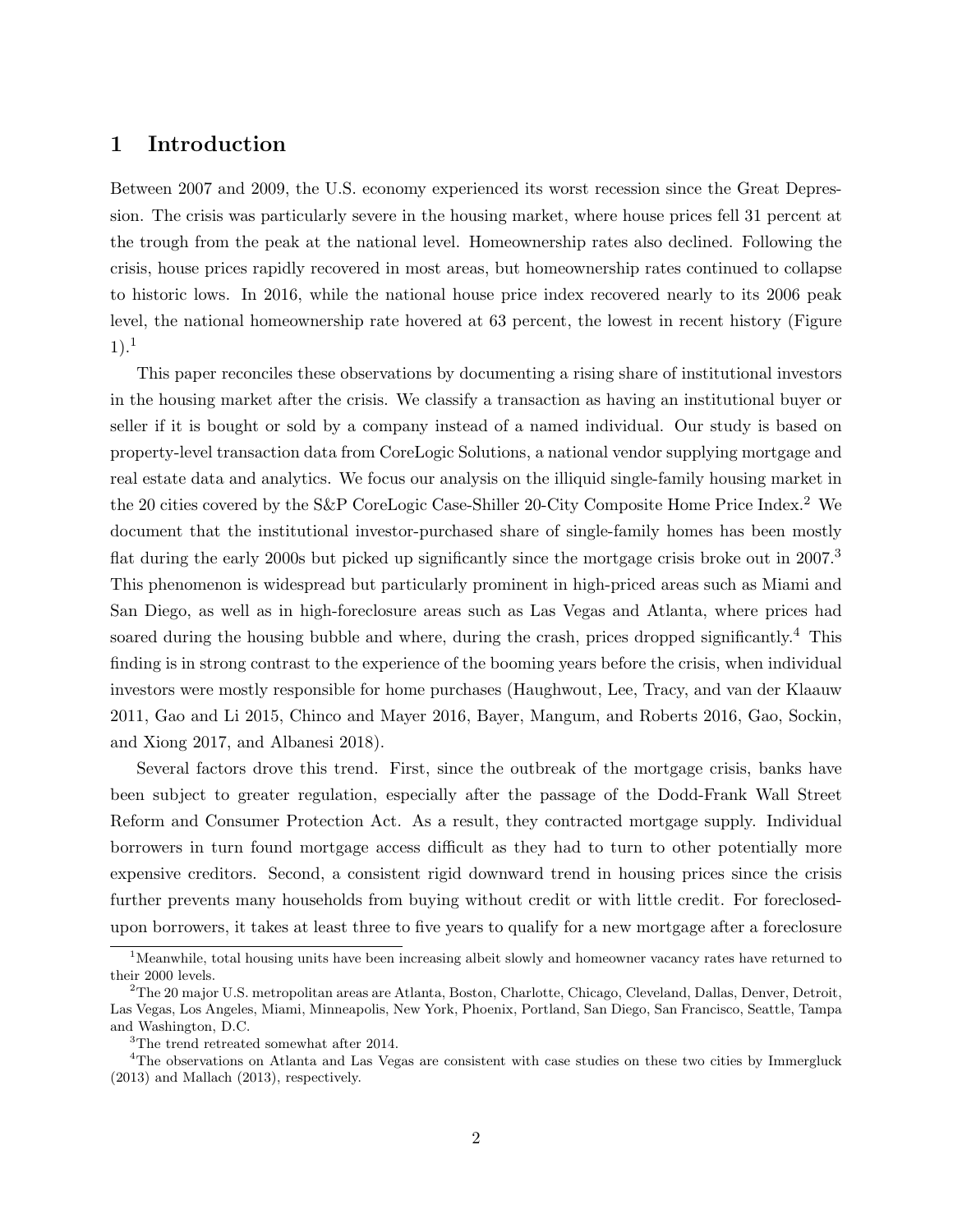(Goodman, Zhu, and George 2014). This creates a buying opportunity for institutions with better access to finance. As these institutions enter into the housing market and turn their purchased properties into rentals, house prices begin to recover while homeownership rates continue to decline.<sup>5</sup>

To investigate the extent to which institutional investors' presence affects the local housing market, we conduct analysis using an instrumental variables approach to deal with the endogeneity concern that institutional investors buy on net in areas where house prices are about to recover and homeownership rates are about to decline. Our instrument is the fraction of foreclosure sales covered by the First Look program, a program that was instituted by Fannie Mae beginning in August 2009 and by Freddie Mac beginning in September 2010. The program gave homeowners and nonprofit organizations an opportunity to bid on Fannie Mae and Freddie Mac's real estate owned (REO) properties before they became available to investors.<sup>6</sup> Specifically, under the program, for the first 15 days that a property is on the market, offers can be accepted only from homeowners and nonprofits. The period has since been extended to 20 days, 30 in Nevada. We also explore other instruments including zip codes' heterogeneous exposure to lenders subject to the Federal Reserve System's Comprehensive Capital Analysis and Review (CCAR) stress test after the crisis following Gete and Reher (forthcoming) and the conforming loan limit instrument popularized by Loutskina and Strahan (2015) as a credit supply shock.

Our main results can be summarized as follows: For the period between 2007 and 2014, the significant rise in institutional buyers net of institutional sellers in the single-family residential market contributed to 9 percent of the increase in the real house price growth and 28 percent of the changes in homeownership rates. The effects are stronger in cities with low supply elasticity and in states with nonjudicial foreclosure laws. Additionally, we find that institutional buyers on net also led to improvement in the local labor market by reducing the local unemployment rate and by raising local total employment, construction employment in particular. Local housing rents also rose as a result.

Our paper belongs to the small but growing literature that studies the dynamics of the post-crisis housing market. In particular, our paper complements that of Gete and Reher (forthcoming) by showing that, when mortgage supply contracts, opportunities are created for institutional investors that have better access to credit than individual borrowers. These investors purchase residential properties and then often turn them into rental properties. In other words, these institutions are responsible for the rental increase in the post-crisis housing market studied in Gete and Reher

<sup>5</sup>Global capital inflow as well as institutions chasing yields as a result of the lackluster bond market performance also contributed to the trend (Lambie-Hanson, Li, and Slonkosky 2018).

<sup>&</sup>lt;sup>6</sup>When a loan securitized by Fannie Mae or Freddie Mac defaults, the servicer initiates foreclosure proceedings, including ultimately scheduling a foreclosure auction, if the borrower does not cure the default. If at the foreclosure auction the property does not receive an adequate bid from a third party buyer, the property is "bought back" by the lender and becomes real estate owned (REO). A large majority of properties brought to foreclosure auction do become REO. At this time, the title to the property is conveyed to Fannie Mae/Freddie Mac, and the GSE uses a real estate agent to market the property for sale.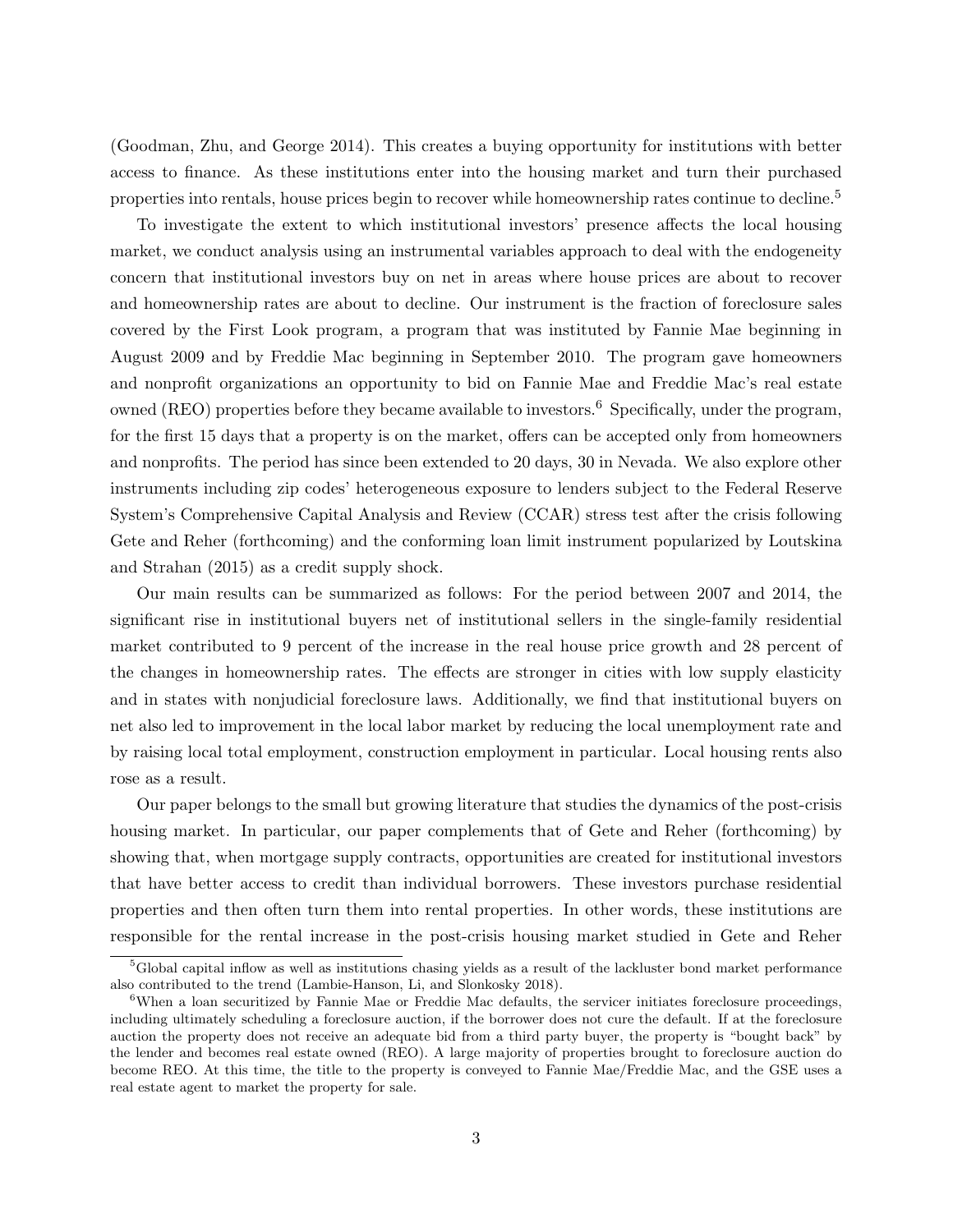(forthcoming). However, we point out that the presence of these institutional investors also helps local house prices recover when they participate in the market as buyers. These results are consistent with prior case studies of investor activity that relied on interview evidence and narrower data analysis to argue that investors exerted a stabilizing force when house prices were declining (Lambie-Hanson, Herbert, Lew, and Sanchez-Moyano 2015). Note that these results stand in contrast to the role of investors during the boom leading to the house crisis, suggesting that the presence of investors varies importantly with the macroeconomic environment.

Our paper also complements those of Molloy and Zarutskie (2013), Mills, Molloy and Zarutskie (2017), and Allen, Rutherford, Rutherford and Yavas (2018), by studying a more representative sample of the nation and by focusing on the overall housing market, distressed as well as non-distressed. More importantly, our instrumental variable approach allows us to make a causal statement by linking the market development directly with the emergence of institutional investors as separate large asset holders. Finally, we also investigate the impact of institutional presence on the local labor market as well as the local rental market.

The rest of the paper is organized as follows. In section 2, we describe the data used for our main analysis. In section 3, we present our empirical model and discuss the main results of the paper as well as the robustness of our results along many dimensions. Section 4 analyzes the impact on the local labor market and the local rental market. Section 5 concludes.

# 2 Data and Investor Classification

### 2.1 Description of Datasets

We use and combine the following datasets in our paper:

CoreLogic Solutions Deeds Data: This is our main dataset and it contains property-level information on deed and mortgage transactions as well as foreclosure actions, as originally electronically keyed at county registries (or recorders) of deeds. For each transaction, among other things, the dataset provides the names of the buyer(s) and seller(s); the nature of the transaction: whether it is a purchase or mortgage refinance, whether it is a regular sale or distressed sale such as foreclosure or REO (real estate owned) sale, whether it is an arm's length transaction or a nominal transfer between parties (for example, family members transferring properties at nominal prices among each other); the transaction price; the address; and the transaction date.

CoreLogic Solutions Home Price Index Data: We use the single-family combined home price index (HPI) at the zip code level, which includes all sales, regular as well as distressed. This "repeat sales index" matches house price changes on the same properties in the public record files and then computes separate indexes by zip codes. Since the data are from public records, the HPI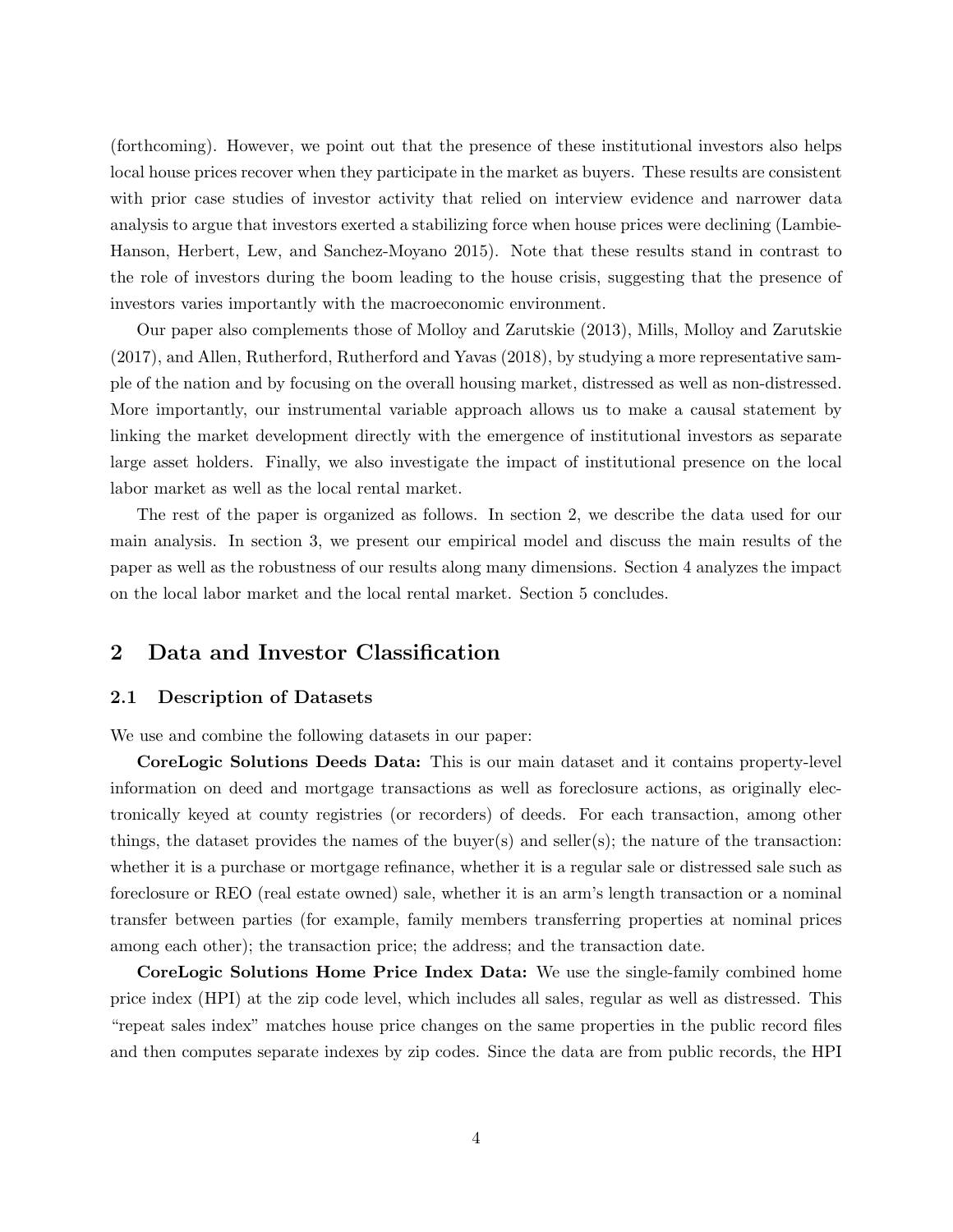is representative of all sales in the market.<sup>7</sup>

Black Knight McDash Data (formally known as Lender Processing Services Inc. (LPS) Applied Analytics): These data comprise mainly the servicing portfolios of the largest residential mortgage servicers in the U.S. They cover approximately two-thirds of installment-type loans in the residential mortgage servicing market. The data provide detailed dynamic information on mortgages each month including performance status and the severity of delinquency, as well as the investor type, which we use to construct our instrument.

Home Mortgage Disclosure Act (HMDA): HMDA records the vast majority of home mortgage applications and approved loans in the United States for both purchases and mortgage refinances. The data provide, among other things, mortgage applicants' application status, income, race, ethnicity, loan amount, purpose of borrowing, occupancy type, and, importantly for this paper, the name of their mortgage lenders.

Individual Income Tax Zip Code Data: We use income tax data from the Internal Revenue Service to obtain, at the zip code level, average household income as proxied by average adjusted gross income and total population as proxied by total returns filed.

Other Data: We obtain county-level homeownership rates from the American Community Survey via the Census Bureau; county-level unemployment rates from the Bureau of Labor Statistics; MSA-level rent price indices from Zillow Research at Zillow.com/data downloaded from January 2018 to August 2018; MSA-level housing supply elasticity from Saiz (2010); and finally, county-level eviction rates from the Eviction Lab at Princeton University.<sup>8</sup>

# 2.2 Identifying Institutional Investors

Several strategies have been used in the literature to identify investor activities in the housing market. For individual investors who borrowed mortgages, mortgage loan data often provide information on occupancy status reported either by mortgage borrowers as in HMDA (Gao and Li 2015, and Gao, Sockin and Xiong 2018) or by mortgage servicers as in Black Knight McDash Data (Gao and Li 2015). Using mortgage data, however, allows us to identify only individual investors who borrowed mortgages. This limitation can be serious during the housing crisis when many foreclosed properties were purchased with cash. Second, self-reports may be inaccurate. By matching credit bureau and mortgage data, Elul and Tilson (2015) find that borrowers often misrepresent their occupancy status as owner occupants rather than residential real estate investors. The occupancy fraud rate ranges from an estimated low of 1.54 percent in Kansas to an estimated high of 15.30

<sup>&</sup>lt;sup>7</sup>Note that when there are not sufficient repeated house sales, as sometimes happens in small zip codes, the house price index is recorded as missing. These observations are not used in our analysis.

<sup>8</sup>More information about the Eviction Lab at Princeton University can be found at https://evictionlab.org. The lab was founded by Matthew Desmond in 2017. The data collected by the lab are composed of formal eviction records from 48 states and the District of Columbia. Informal evictions that happened outside the courtroom, as when landlords pay renters to leave or execute illegal lockouts, are not captured by the dataset.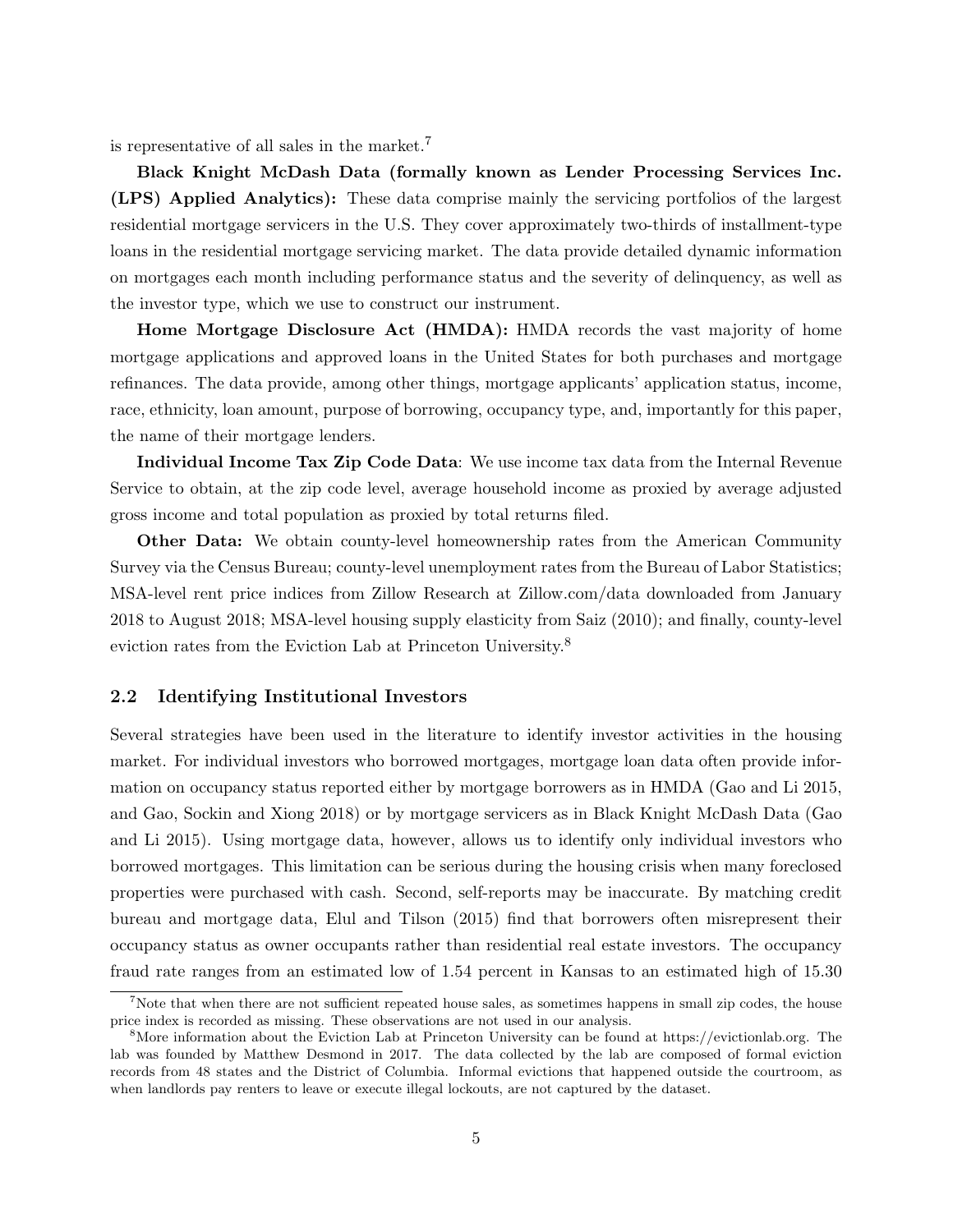percent in Hawaii. Fisher and Lambie-Hanson (2015) also find considerable misreporting in HMDA of investor status in Massachusetts.

Researchers working with credit bureau data used the number of first-lien mortgages to identify real estate investors (Haughwout, Lee, Tracy and van der Klaauw 2011). The idea is that people reporting multiple first-lien mortgages must own more than one property, and the additional ones would then be either vacation homes or rental properties. This multi-first-lien mortgage approach, unfortunately, also does not capture all-cash transactions and transactions by nonindividuals who would not have a credit report at any credit bureau. Additionally, the methodology does not help identify the location of investment properties, making it hard to assess the impact of investor behavior.

Using similar transaction data as in this paper, Bayer, Mangum and Roberts (2016) separate buyers into different categories according to the length of housing tenure, i.e., investors would be those who buy residential real estate with the aim of quickly of reselling it for a profit. Giacoletti and Westrupp (2017) also use a similar strategy. The caveat with this approach is that it may overstate the underlying investor activity, as households sometimes end up buying and selling properties within a short period for reasons related to their jobs or family situation instead of profits. Conversely, this approach may instead understate the true investor activity, as it does not capture those investors who are unable but not unwilling to "unload" their properties quickly or who buy to let.<sup>9</sup>

In this paper we focus on institutional investors, because these investors can be easily identified from their names listed in the Deeds dataset. For example, we classify all buyers/sellers with "LLC," "Corporation," "Partnership," "Trust," "Enterprise," "Company," "Construction," "Building," "Real Estate," "Holdings," or numbers other than first, second, third, and fourth in their names as institutional buyers/sellers. To further ensure the accuracy of our methodology, for each MSA, we check, based on their market share, the top 20 buyers/sellers in each city each year and classify them accordingly. In the case that these buyers/sellers' names are not indicative, we search online for their information. The advantage of our approach is that it is straightforward and less prone to classification errors since institutions clearly buy single-family houses for investment purposes.<sup>10</sup> However, this approach does miss individual investors who purchased homes using their own names. As a result, our measurement generally serves as a lower bound of true investor activity.

As an effort to further study the identities of the institutional investors, we adopt a top-down strategy. From a variety of industry reports, Amherst Capital Market Reports in particular, we gather the names of the top 20 institutions that have bought in the single-family housing market.

 $9$ For instance, in our analysis, we find many institutional investors holding on to their properties for 2, 3, or even longer years.

 $10$ Although it is possible that there are individual home buyers who purchase their primary residences using LLCs or Trusts for tax or privacy reasons, the real estate attorneys we spoke to assured us that the number of such individuals is negligible. We nevertheless exclude living trusts from our analysis.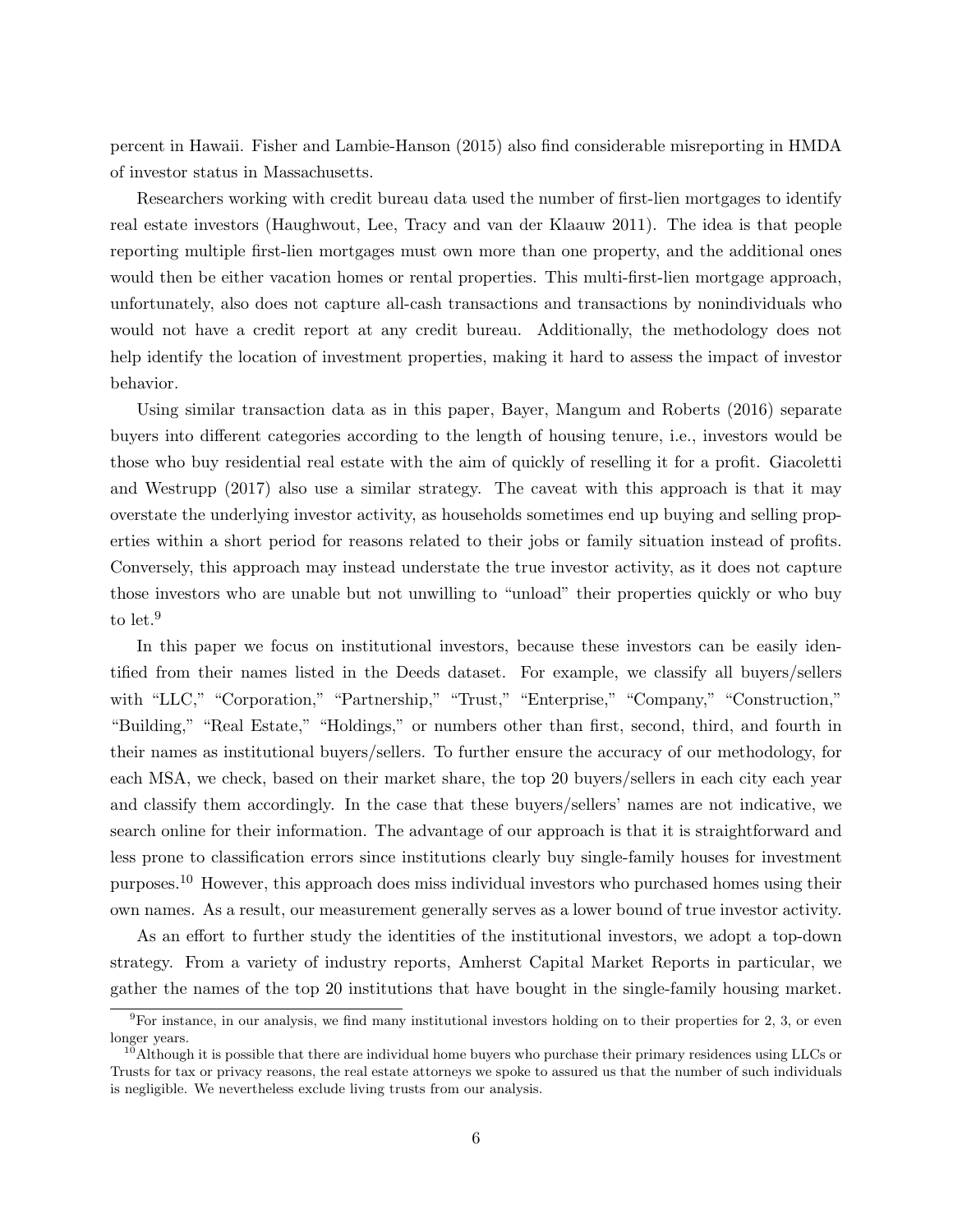Large investors often buy properties under a variety of names. The way we identify purchaser names affiliated with these large firms is to link together buyers that use the same mailing address. We manually inspect each buyer record to confirm that it is, indeed, part of the larger company, rather than being erroneously linked as a result of sharing the same attorney, for example.

Of the identified institutions, we are careful to exclude government agencies, nonprofit organizations, banks, thrifts, credit unions, builders and housing construction companies, as well as relocation companies. Table 1 lists key words used to classify these institutions. We exclude government agencies and nonprofit organizations from the analysis because these agencies do not operate for profit and are often given incentives to transact during the crisis, as we discuss later. Banks, thrifts, savings and loans companies, as well as credit unions are, for the most part, sellers in foreclosure and REO sales. Builders and construction companies of new homes are active in the single-family housing market as sellers during the housing boom. But they are rarely seen in the transactions after the market crashed.<sup>11</sup> Finally, we do not count living trusts as institutional buyers or sellers.

## 2.3 Descriptive Statistics

# 2.3.1 Data Construction

To provide background, we study single-family house purchases between 2000 and 2014, a period that spans housing boom, bust, and recovery. To further control the sample size, we narrow our analysis to housing transactions in the 20 major metropolitan areas covered by the S&P CoreLogic Case-Shiller 20-City Composite Home Price Index from Standard & Poor's/Haver Analytics.<sup>12</sup> From this dataset, we keep only arm's length transactions with a sales price of at least \$1,000. We also exclude foreclosure sales that are nominal transfers between borrowers and banks or banks and agencies such as Fannie Mae and Freddie Mac. However, foreclosure sales to third parties are included in the analysis.

The final sample contains in total 11.8 million single-family purchase transactions between 2000 and 2014. Of the 20 MSAs that we analyze, the Los Angeles MSA has the most transactions, at 1.3 million, which amounts to almost 12 percent of the total transactions, followed by the New York MSA with 1.2 million. The Chicago MSA is third with over one million transactions during this period.

<sup>&</sup>lt;sup>11</sup>To check the accuracy of our identification of builders, we merge the transaction data with the 2014 CoreLogic Solutions tax accessors' data, which contain information on the year in which the house was built. Focusing on properties that provide such information and with year built after 1900, the median age of houses sold by builders and construction companies that we identified is less than 1 year and the mean is 3 years. The other properties, on the other hand, have a median age of 30 years and mean of 34 years. Unfortunately, we do not have good coverage of tax accessors' data for the other years.

 $12$ See footnote 2 for a list of the 20 cities.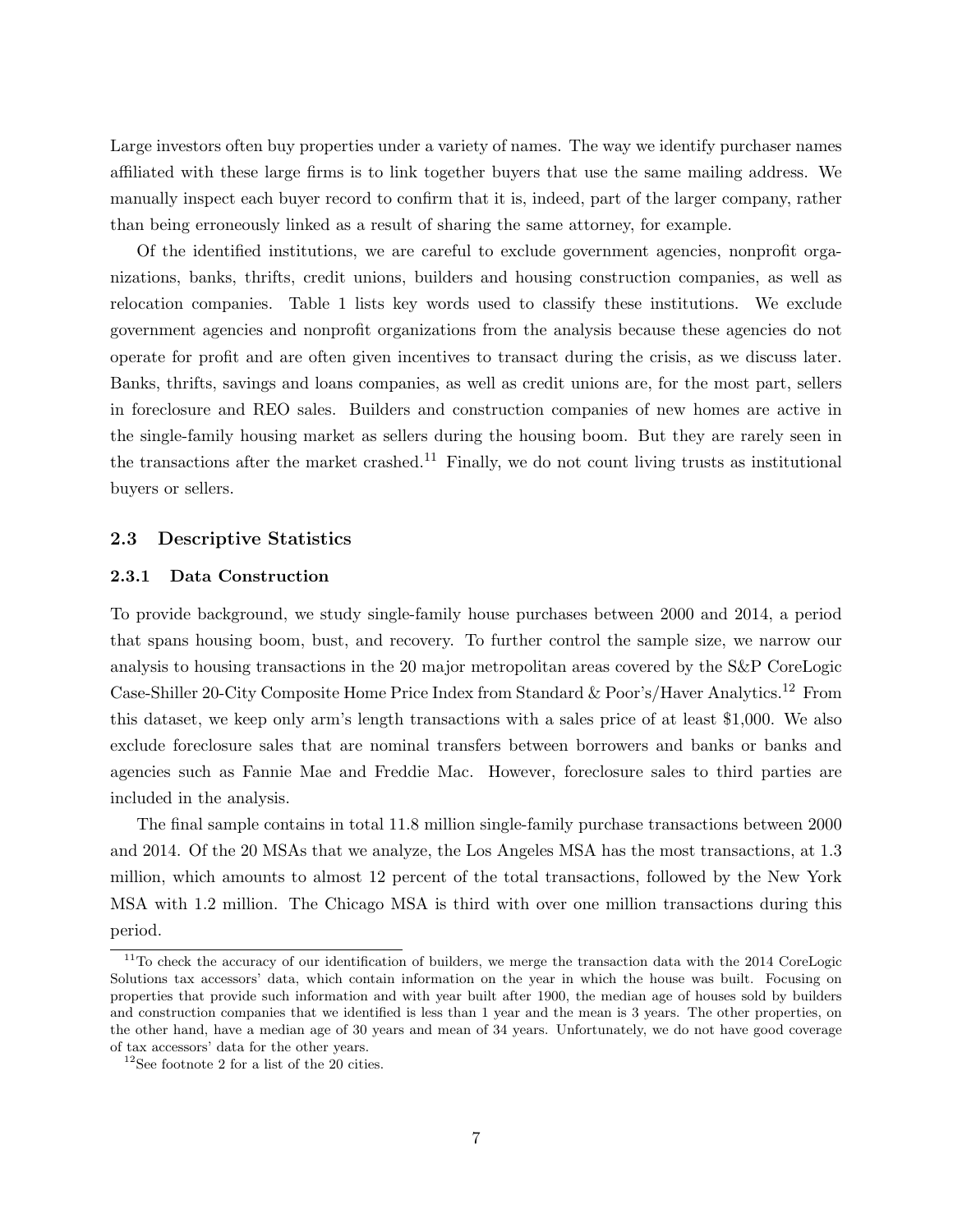#### 2.3.2 Single-Family Transactions, House Prices, and Foreclosure Sales

Figure 2 describes the real house price growth rates and the homeownership rates of the 20 Case/Shiller MSAs combined and of four selected cities: Atlanta, Las Vegas, New York, and Washington D.C. We choose to depict these four cities in the figures for illustration purposes only because they represent different types of housing markets. The real house price growth rate in the region, as depicted in panel a of Figure 2, was between 9 and 13 percent between 2000 and 2006, but fell to negative 20 percent in 2008. By 2013, however, the average house price growth rate had nearly returned to its pre-crisis level. Not surprisingly, among the four cities, Las Vegas had the most dramatic run-up in house prices during the boom years and the most dramatic decline during the bust. In 2013, its real house price growth rate remained 10 percentage points below the peak (30 percent) achieved in 2004. Interestingly, Atlanta had muted house price appreciation during the boom years, and the fall in house prices was also less than the average, but it had a very impressive recovery. In 2013, its real house price growth rate was about 8 percentage points higher than the rates seen during the boom years. Washington D.C., on the other hand, had a nice boom, a bad bust, and a lackluster recovery. New York City followed roughly the average 20-city pattern.

In panel b of Figure 2, we see that, for the average MSA, the homeownership rate had been increasing between 2000 and 2005, albeit at a decreasing speed. Starting in 2006, however, the homeownership rate began its steady fall. In 2014, it was only a touch above 60 percent. The movements of the homeownership rates were quite different across the four cities. Las Vegas had the greatest fall but started to recover in 2012. The homeownership rate moved within a much narrower range for Atlanta and Washington D.C. than for the other cities. New York City had an early rise in the homeownership rate, followed by a persistent decline.

In Figure 3, we plot the total number of transactions and share of foreclosure sales of the 20 MSAs combined and of four selected MSAs: Atlanta, Las Vegas, New York City, and Washington D.C. According to Figure 3 panel a, for the average MSA, the volume of total housing transactions went up sharply between 2000 and 2005. It started to plummet in 2006 and bottomed out in 2008. Despite the recovery after 2010, its level in 2014 remained 10,000 units below that of 2000. The four MSAs all experienced a similar cycle, though the peak and trough time differed by a year or two. Turning to panel b of Figure 2, for the average MSA, prior to 2006, foreclosure sales were almost non-existent. They shot up to over 30 percent of total sales by 2009. The decline in foreclosure sales after 2009 was more gradual than the increase. In 2014, about 10 percent of total sales remained foreclosure sales. Not surprisingly, Las Vegas had the greatest rise in foreclosure rates among the four cities, followed by Atlanta. New York City, by comparison, had a foreclosure rate of only about 10 percent in its worst year.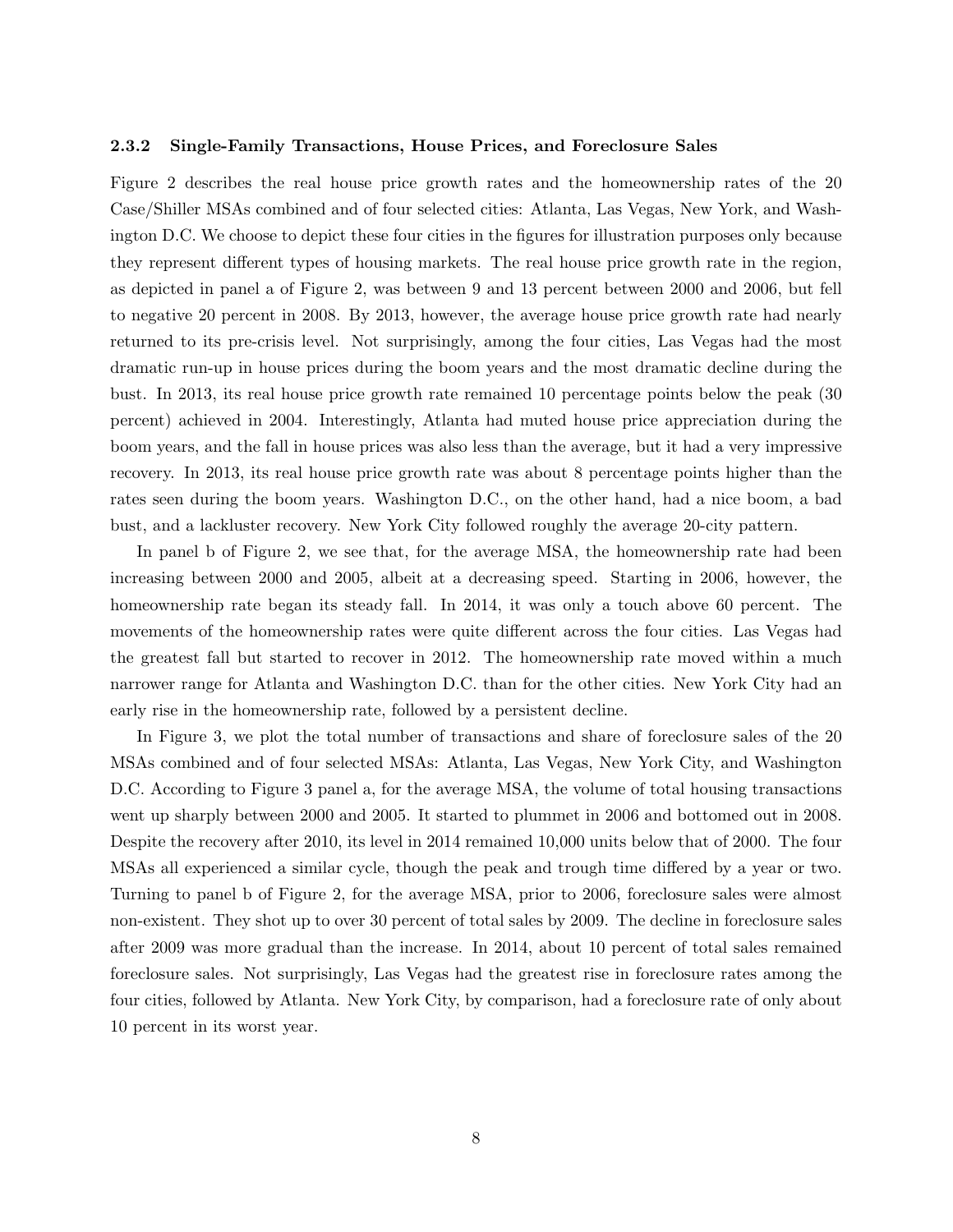#### 2.3.3 The Rise of Institutional Investors

Figure 4 depicts institutional investors' purchasing and selling of single-family homes in the 20 MSAs combined and for the selected cities. According to Figure 4 panel a, the share of transactions with institutional buyers hovered at around 5 percent prior to the crisis. It picked up significantly starting in 2007, reaching a peak of almost 14 percent in 2013. Institutional purchases had a small run-up during the boom years (2000 to 2004) for Atlanta and Las Vegas but a much larger run-up during the recovery. At the peak, over 20 percent of the purchases were by institutional buyers for the two cities. The share of institutional purchases was much smaller in New York City and Washington D.C. during our sample period, but the cities nevertheless experienced an increase in the share.

Turning to institutional sales as depicted in panel b of Figure 4, for the average city, not counting builders selling new properties and financial institutions selling foreclosed properties, the share was flat at around 6 percent before picking up slightly after 2007. For the chosen four cities, with the exception of the New York MSA, the shares exhibited a U shape. For the New York MSA, the share of institutional sellers declines steadily and slowly through our sample period.

In panel c of Figure 4, we plot shares of net institutional buyers in the single-family residential market. As can be seen, the net share has been going up since 2000 on average but the increase is more prominent after 2007. Of the four cities displayed, Washington D.C. is the only one that experienced a decline in the net share of institutional purchases after 2007. Finally, institutional buyers constitute a larger share of housing transaction in foreclosure sales than in regular sales, as depicted in panel d of Figure 4. We do not plot the share of institutional purchases in regular nonforeclosure transactions, as they resemble those of the overall transactions in panel a of Figure 4 closely.

#### 2.3.4 Identities of Institutional Investors

We have described the identification of the top 20 institutions active in the single-family residential housing market in the data section. These institutions are Blackstone (Invitation Homes), American Homes 4 Rent, Colony Starwood, Progress Residential, Main Street Renewal, Silver Bay, Tricon American Homes, Cerberus Capital, Altisource Residential, Connorex-Lucinda, Havenbrook Homes, Golden Tree, Vinebrook Homes, Gorelick Brothers, Lafayette Real Estate, Camillo Properties, Haven Homes, Transcendent, Broadtree, and Reven Housing REIT. Of the 20 firms, Blackstone is a private equity financial firm. Tricon American Homes, Cerberus Capital, Golden Tree, and Transcendent all have dealings with investment management, hedge fund, or private equity firms. American Homes 4 Rent, Colony Starwood, Silver Bay, Altisource Residential, Connorex-Lucinda, Havenbrook Homes, Broadtree, and Reven Housing REIT are REITs (Real Estate Invest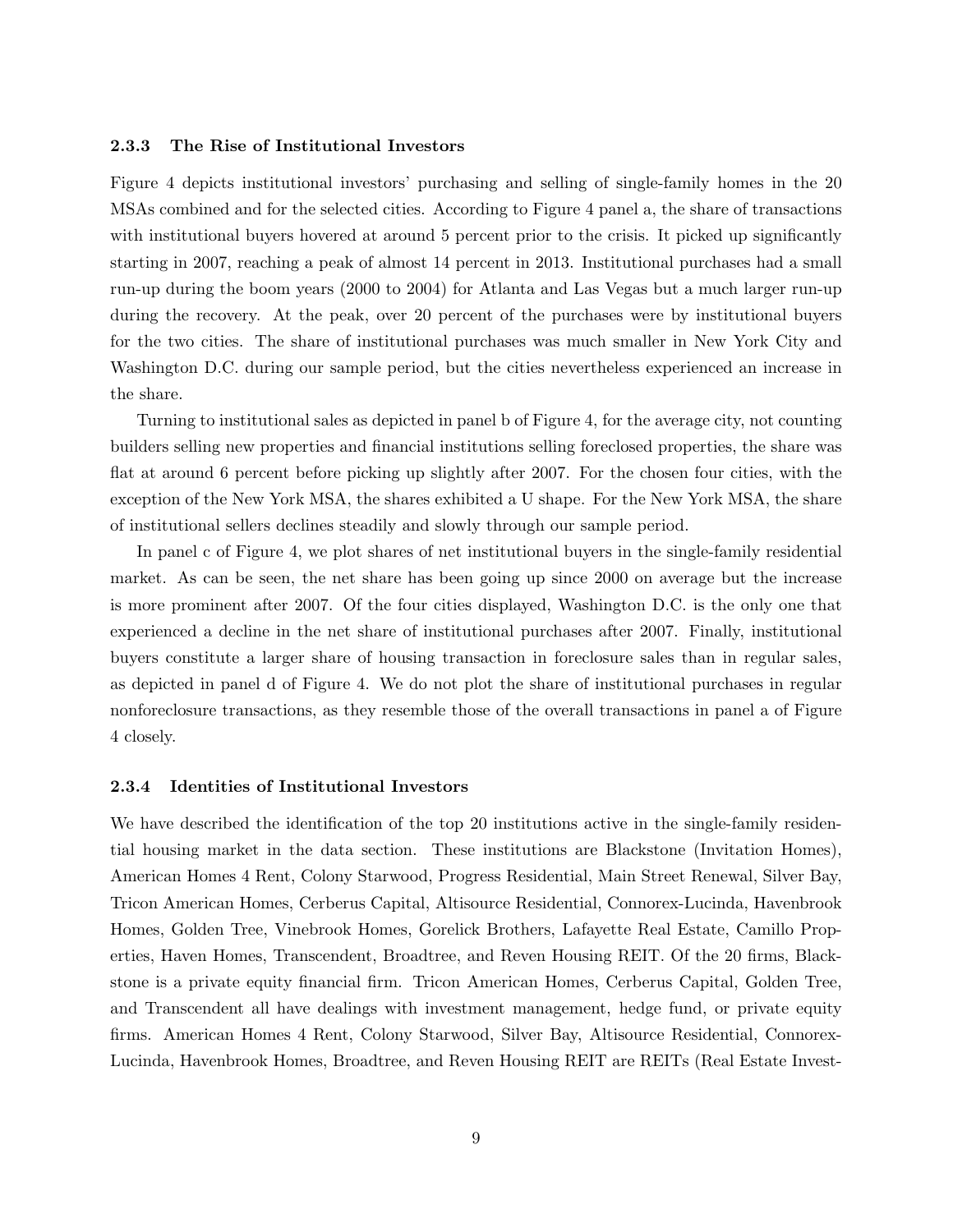ment Trust). $^{13}$ 

Over our sample period, these large institutions have also increased their presence both as buyers and as sellers in single-family housing, but only in selected markets. As buyers, they are most active in Charlotte, Miami, Atlanta, and Tampa. With the exception of Dallas, they have not particularly increased their presence in the sellers' market. More importantly, these large institutions did not appear to be more active in the foreclosure market than in the regular market. It is worth noting that large institutions' share of single-family purchases or sales was close to zero in 2007. Despite the rise that began after 2010, in 2014 their shares remained small: The average share of large institutions as buyers was 1.57 percent, and the average share as sellers was 0.21 percent.

At the other end of the spectrum are individual investors who set up Limited Liability Companies (LLCs) with cryptic names when purchasing properties. LLCs help homeowners and investors avoid not only publicity, but also scams, identity theft, and frivolous lawsuits. Unlike large institutions, LLCs have increased their presence as buyers in all 20 MSAs, particularly so in San Francisco, Los Angeles, Miami, and San Diego. Additionally, depending on the cities, they were more active in either the regular market or the foreclosure market. On the sale side, except in Phoenix, Tampa, and the regular market of Dallas and Denver, LLCs have generally increased their presence. The other interesting difference between LLCs and large institutions is that LLCs' presence in the single-family housing market, though small, started much earlier, in 2006 on average.

# 3 Institutional Investors and the Housing Recovery

### 3.1 Sample Construction

In the last section, we documented the rising presence of institutions as both buyers and sellers in the single-family housing market. We showed that this phenomenon occurred after the mortgage crisis, more specifically since 2007. In this section, we study how this rising presence of institutional buyers and sellers affected the recovery of the local housing market. To that end, we focus our benchmark analysis on the periods between 2007 and  $2014<sup>14</sup>$  Our large property-level dataset allows us to collapse the data to the zip code level, which is important as it presents far more heterogeneity than does a city, let alone a state. In particular, we construct, by zip code and by year, the percentage of individual house purchases and sales by institutions, and then merge by zip code and by year with zip-code-level average household adjusted gross income and total number of households who file tax returns each year from the Internal Revenue Service, the zip-code-level CoreLogic Solutions house price indexes for single-family housing, unemployment rates at the county level from the Bureau of Labor Statistics, and county-level homeownership rates from the Census Bureau.

<sup>&</sup>lt;sup>13</sup>Note that this list overlaps significantly with Mills, Molloy, and Zarutskie (2017).

<sup>&</sup>lt;sup>14</sup>The availability of data including annual zip-code-level income and population also limits our ability to study earlier years.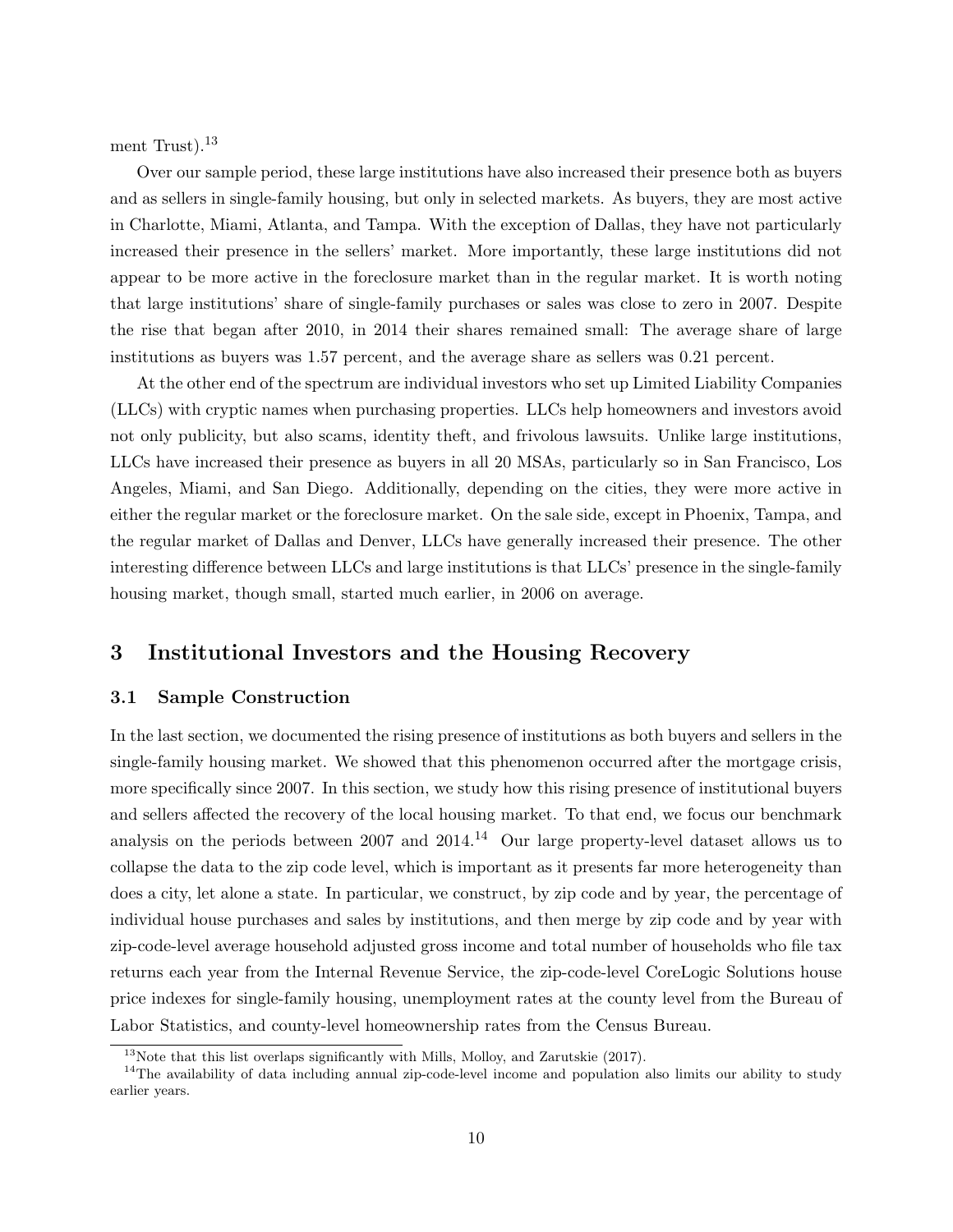Our final sample consists of 24,167 observations spanning 4,259 zip codes in the 20-MSA sample. The majority of the zip codes, 98 percent, are present in all 8 years from 2007 to 2014. Table 2 presents the summary statistics of the variables used in our analysis. As can be seen from the table, the average share of institutional buyers is 9.6 percent, while the average share of institutional sellers is 7.6 percent between 2007 and 2014. During this period, the zip-code-level real house prices fall on average 1.6 percent annually, again with substantial heterogeneity. Homeownership rates average 63 percent, but the average changes are negative with large variances. The population size is quite homogeneous across zip codes, with both mean and median at around 16 to 17 thousand. Unemployment rates are high for almost all zip codes, averaging about 7 percent. Real average household income has a mean of \$32,000 and a median of \$27,000 in 1982 dollars, and the growth rate of the real average income was nearly zero during this period.

# 3.2 Estimation Strategy

Our baseline specification explores the panel nature of our dataset and is described as follows,

$$
y_{i,t} = \beta_0 + \beta_1 x_{i,t} + \beta_2 Z_{i,t-1} + \epsilon_{i,t},\tag{1}
$$

where i indexes zip code and t year;  $y_{i,t}$  is the dependent variable, which for the benchmark case is the real zip-code-level house price growth rate and changes in homeownership rate; of the explanatory variables on the right-hand-side of the equation,  $x_{i,t}$  represents the net share of institutional buyers at zip code i and in year t;  $Z_{i,t-1}$  includes all other control variables including the one-period lagged total population growth, changes in unemployment rate and foreclosure rate, growth in real average household income, as well as MSA and time fixed effects.<sup>15</sup> The variable of interests is  $\beta_1$ , which captures the effect of net institutional buyers on the local market.

If we estimate equation (1) using Ordinary Least Squares (OLS), our estimates will be biased because common shocks can drive house price dynamics, homeownership rates, and institutional investors' participation in the local housing market. For instance, a large fraction of institutional investors in the local housing market may be a response to local economic conditions rather than a cause of the housing and economic cycles. To resolve this identification issue, we use a two-stage least squares (2SLS) for the regression analysis, an extension of the OLS. Specifically, in the first stage we estimate

$$
x_{i,t} = \gamma_0 + \gamma_1 q_{i,t} + \gamma_2 Z_{i,t-1} + v_{i,t},
$$
\n(2)

where  $q_{i,t}$  are the instrumental variables that are related to  $x_{i,t}$  but unrelated to the error term  $\epsilon_{i,t}$ in equation (2).

<sup>&</sup>lt;sup>15</sup>The large number of zip codes relative to sample size precludes us from using zip code fixed effects.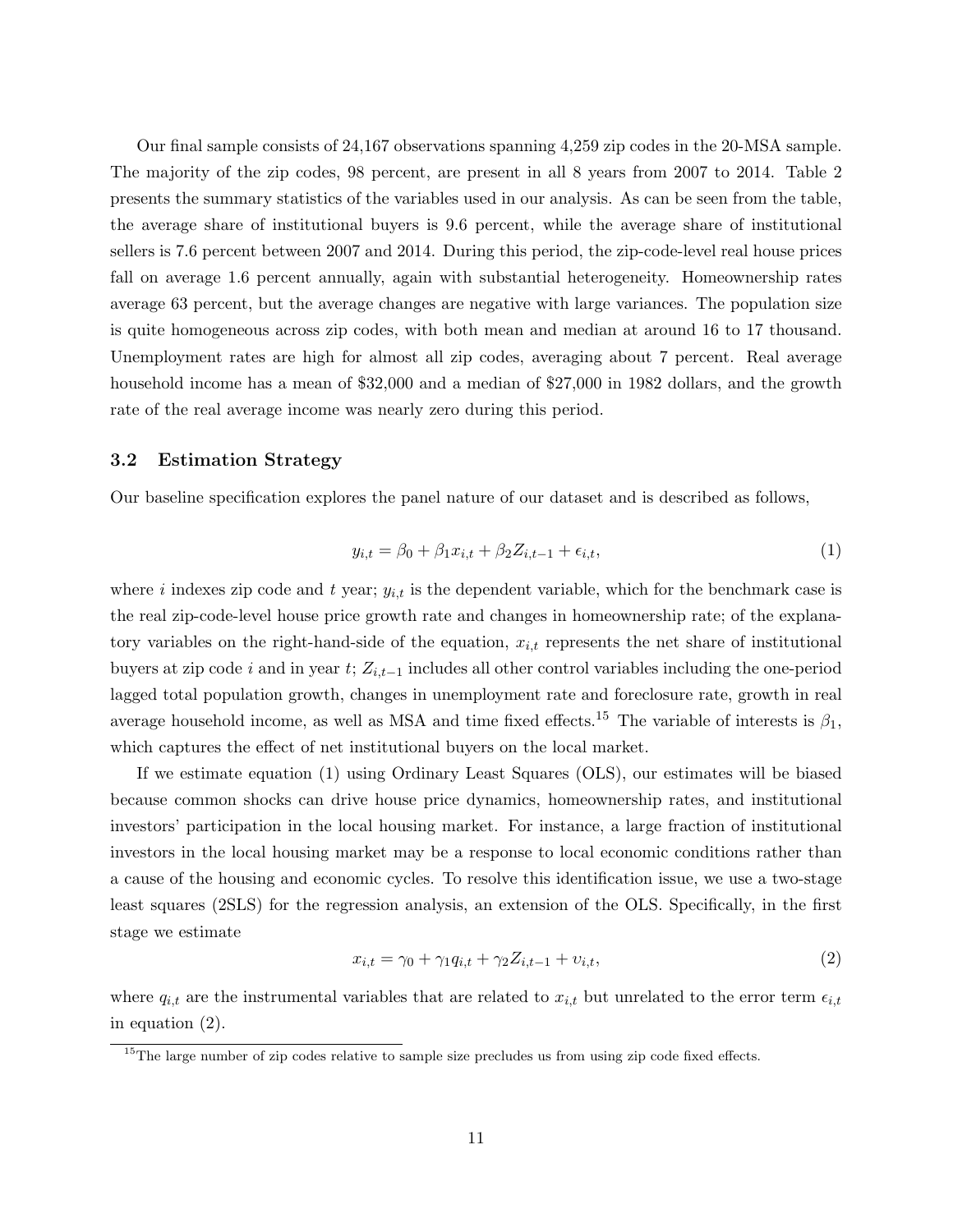# 3.3 Instrument

Beginning in August 2009, with the goal of promoting homeownership and thus contributing to neighborhood stabilization, Fannie Mae instituted its First Look program, which gave homeowners and nonprofit organizations an opportunity to bid on its REO properties before they became available to investors. Under the program, for the first 15 days that a property goes on the market, offers can be accepted only from homeowners and nonprofits. The period has since been extended to 20 days, 30 in Nevada. Freddie Mac offered a very similar program beginning September 2010.<sup>16</sup>

We construct our instrument to take advantage of the fact that these initiatives affected areas differently depending on the areas' exposure to the GSEs. In zip codes where Fannie Mae and Freddie Mac hold a larger share of the distressed mortgages, a smaller share of REOs ought to be purchased by investors, due to the First Look program. Local house prices are affected by the program only through their impact on the buyer composition. Using Black Knight McDash Data, formally known as Lender Processing Services Inc. (LPS) Applied Analytics, and focusing on single-family foreclosure and REO sales, we calculate the average share of distressed sales that list Fannie Mae as investors in 2009 and Fannie Mae or Freddie Mac after 2009 for each zip code and then merge the series with the dataset that we built using the CoreLogic Solutions Deeds data. The series takes a value of zero prior to 2009.

Our key identification assumption is that, once we control for various factors, exposure to Fannie Mae and Freddie Mac's First Look program is uncorrelated with other drivers of house price growth rates as well as changes in homeownership rates. The exposure to the program, however, is correlated with institutional buying and selling in the single-family residential housing market. In Table 2 under the heading of "variables related to instruments," we report the average shares of foreclosures that list either of the two agencies as investors without interacting with the time period. In Figure 5, we chart the share for the whole sample and for the four selected MSAs (note that this is different from the instrument where we impose a value of zero for years prior to 2009). On average, between 2007 and 2014, a third of the foreclosure sales list Fannie Mae or Freddie Mac as investors. The shares went up very slightly during our sample period.

# 3.4 Main Results

We present our benchmark estimation results using OLS as well as 2SLS estimation techniques in Table 3. All analyses are weighted by the number of housing transactions in the zip code. As seen in the table, in the OLS analysis where no instrument is used, a one-percentage-point increase in the net share of institutional buyers leads to an increase in the real house price growth rate of 1.2 basis

<sup>&</sup>lt;sup>16</sup>Fannie Mae and Freddie Mac later became supportive of institutional purchases of single-family residential homes. In 2017, Fannie Mae guaranteed a 10-year, interest-only \$1 billion loan to Blackstone's Invitation Homes. At the outset of 2018, Freddie Mac followed suit, investing \$11 million of a \$1 billion pilot program to back institutional investment in affordable single-family homes. Our data end in December 2014.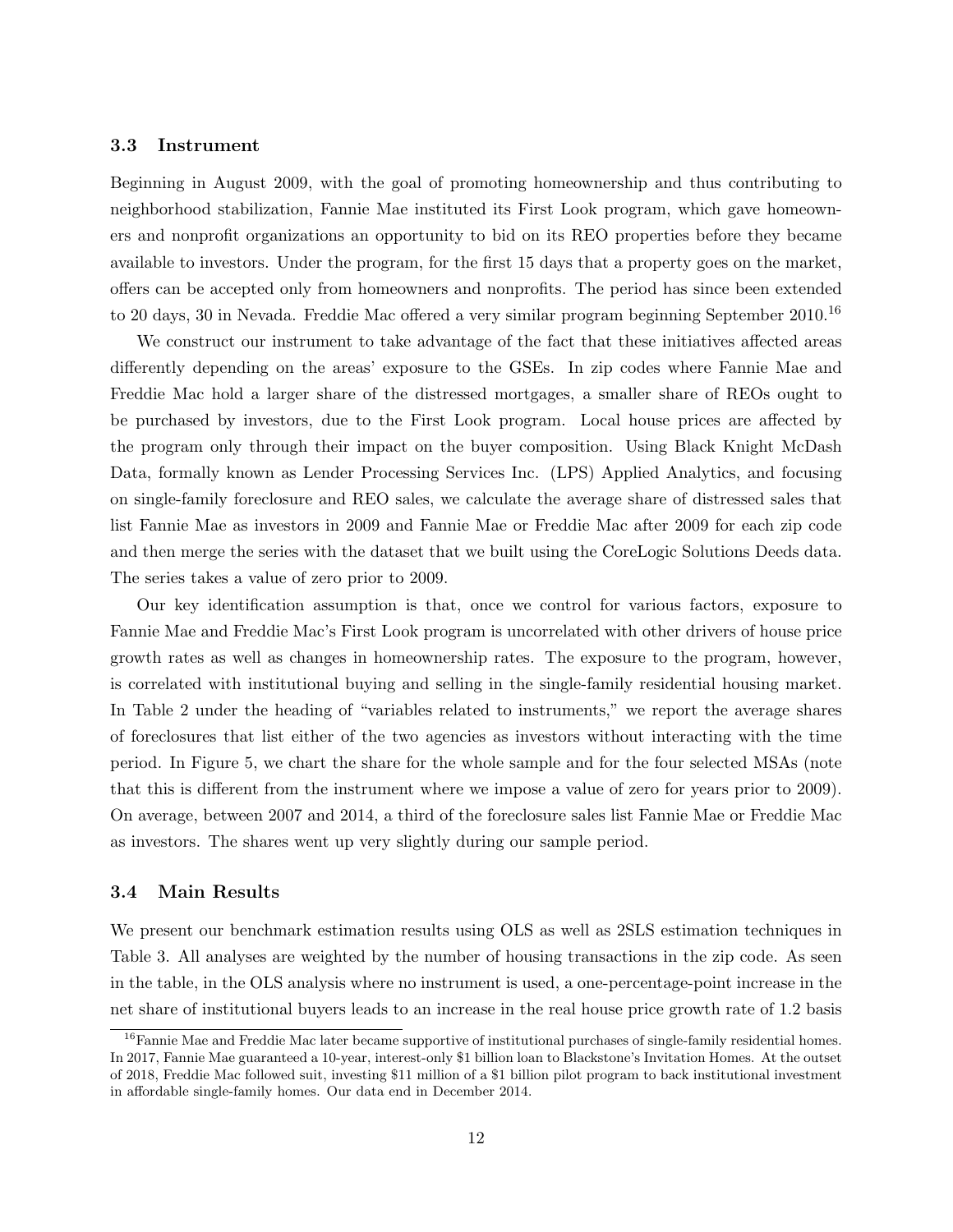points. For the other explanatory variables, a one-percentage-point increase in past real HPI growth rate increases the current one by 29 basis points, suggesting strong auto-regressive properties in real house price appreciation. Areas that had high unemployment rates or high foreclosure rates in the previous period had lower house price recovery. Lagged real average household income growth, on the other hand, contributes positively to the current house price appreciation rate.

In the 2SLS estimation where instruments are used, a one-percentage-point increase in the net share of institutional buyers now leads to an increase of 42 basis points in real house price growth rates. In percentage terms, these numbers amount to 25 percent of real house price growth rates. The effects of the other explanatory variables remain similar to those in the OLS regression analysis.

Turning to homeownership rates, a one-percentage-point increase in net institutional buyers lowers changes in the homeownership rate by 0.6 basis point in the OLS analysis and 4.8 basis points in the 2SLS analysis. Put in percentage terms, a one-percentage-point increase in net institutional buyers lowers percentage point changes in the homeownership rate by 9 percent.

The two rows near the bottom of Table 3 report our under identification test and weak instrument test. Given P-values of near zero for both tests, our model rejects both null hypotheses that the model was under identified or the instrument was correlated with other endogenous regressors.

Table 4 presents the first-stage regression results of the 2SLS analysis of the real house price growth rate. We omit the first-stage results for the homeownership rates as they are the same as those reported in Table 4. Net shares of institutional buyers are negatively correlated with lagged zip-code real house price growth, lagged zip-code population growth, lagged changes in county unemployment rate, as well as lagged growth rate of real average household income at the zip code level, but are positively correlated with lagged changes in zip code foreclosure rate. The result that net institutional buyers respond negatively to lagged house price growth rates is particularly interesting, as it contrasts with the individual investors' behavior during the housing boom. According to Gao et al. (2017), individual investors responded strongly and positively to lagged real house price growth rates, suggesting that they were forming their expectation of future house price movements from the recent experience, i.e., they are momentum traders. Our analysis here suggests that the institutional investors during the housing recovery acted like contrarians, by targeting low growth areas expecting a turnaround in house prices in those areas.

Importantly, our instrument affects net institutional purchases negatively and statistically significantly. In particular, areas that are affected by the First Look programs had lower shares of net institutional buyers, as one would predict.

To arrive at an estimate of the overall impact of institutional buyers and sellers on the local housing market, we time the average effect from these estimations with changes in net institutional buyers and sellers, and then divide by their mean during the period. Specifically, between 2007 and 2014, shares of net institutional buyers went up by 2.47 percentage points. The overall net effect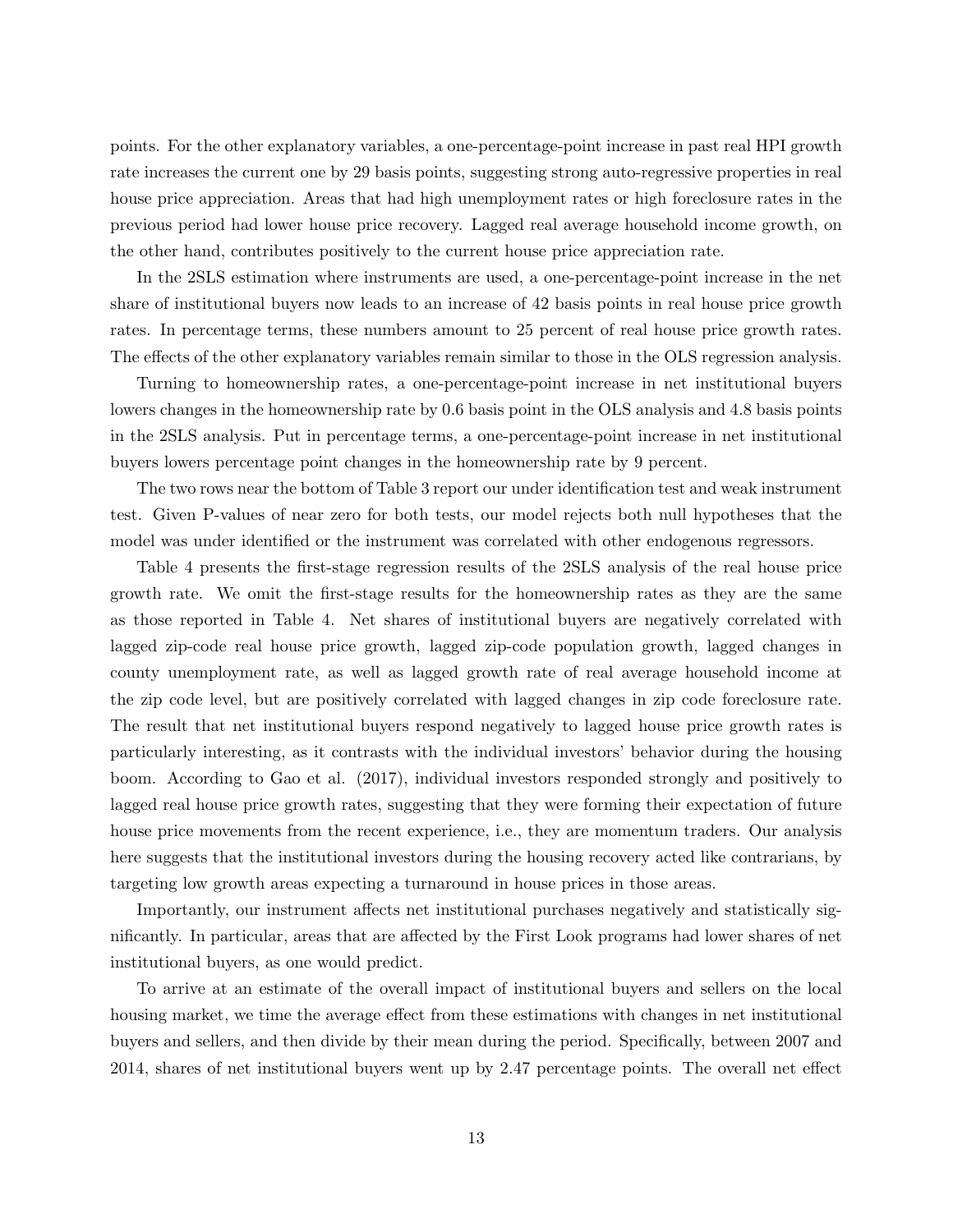is 1.03 percentage points for house price growth rates and negative 12 basis points for changes in homeownership rate, or 9 percent for changes in house price growth rates and 28 percent for changes in homeownership rates.

## 3.5 Robustness Analysis

We conduct several robustness tests. First, we conduct our analysis without the weights (transaction volume), i.e., we treat all zip codes the same and do not overweight large and active areas. Then we use alternative instruments. The third robustness analysis focuses solely on the recovery period of 2010 to 2014. For the fourth, we study how the results vary with the housing supply elasticity as constructed by Saiz (2010). For the last test, we study how the effect of institutional buyers and sellers changes with the foreclosure laws in the state, i.e., whether the state has judicial foreclosure or nonjudicial foreclosure. The results are reported in Table 5.

When we do not weight our observations, the effect of institutional buyers on net is smaller on house price growth rates but slightly larger on changes of homeownership rates. Specifically, a percentage point increase in net institutional buyers increases house price growth rates by 22 basis points as opposed to 42 basis points but reduces changes in homeownership rates by 5.4 basis points as opposed to 4.8 basis points. This suggests that institutions had bigger price effect in larger areas or areas with more housing transactions.

For alternative instruments, we first follow Gete and Reher (forthcoming). Specifically, we exploit the heterogeneity across zip codes in exposure to lenders which suffered regulatory shocks following the Dodd-Frank Act, passed after the crisis. The rationale is that zip codes that had greater exposure to lenders more affected by the passage of Dodd-Frank will suffer more from tightened lending standards.<sup>17</sup> The construction of the instrument takes two steps. In the first step, we estimate a probability of loan denial using HMDA data controlling for a key variable, whether the loan was from a lender subject to the stress test in that particular year, as well as other control variables including borrowers' income, their requested loan-to-income ratio, borrowers' race, and zip code and time fixed effects. The coefficient of the key variable, which measures whether the loan was from a lender subject to the stress test that year, is our stress shock. In the second step, we weight the coefficient by the zip code lagged mortgage application shares of these stress-testaffected lenders. For more details on the construction of the instrument, see the appendix in Gete and Reher (forthcoming). For years prior to the implementation of the stress test, the instrument takes the value of zero.

<sup>&</sup>lt;sup>17</sup>Buchak, Matvos, Piskorski and Seru (forthcoming) use similar regulatory burden measures across space to study the impact on traditional lenders. They argue that shadow banks come in and fill some of the gap; however, these shadow banks typically charge higher prices. Gilchrist, Siemer and Zakrajsek (2018) also use similar identification strategies to study the real effects of changes in mortgage supply. A related study by Acharya, Berger, and Roman (2018) finds that stress-tested banks reduced their supply of corporate loans especially to relatively risk borrowers.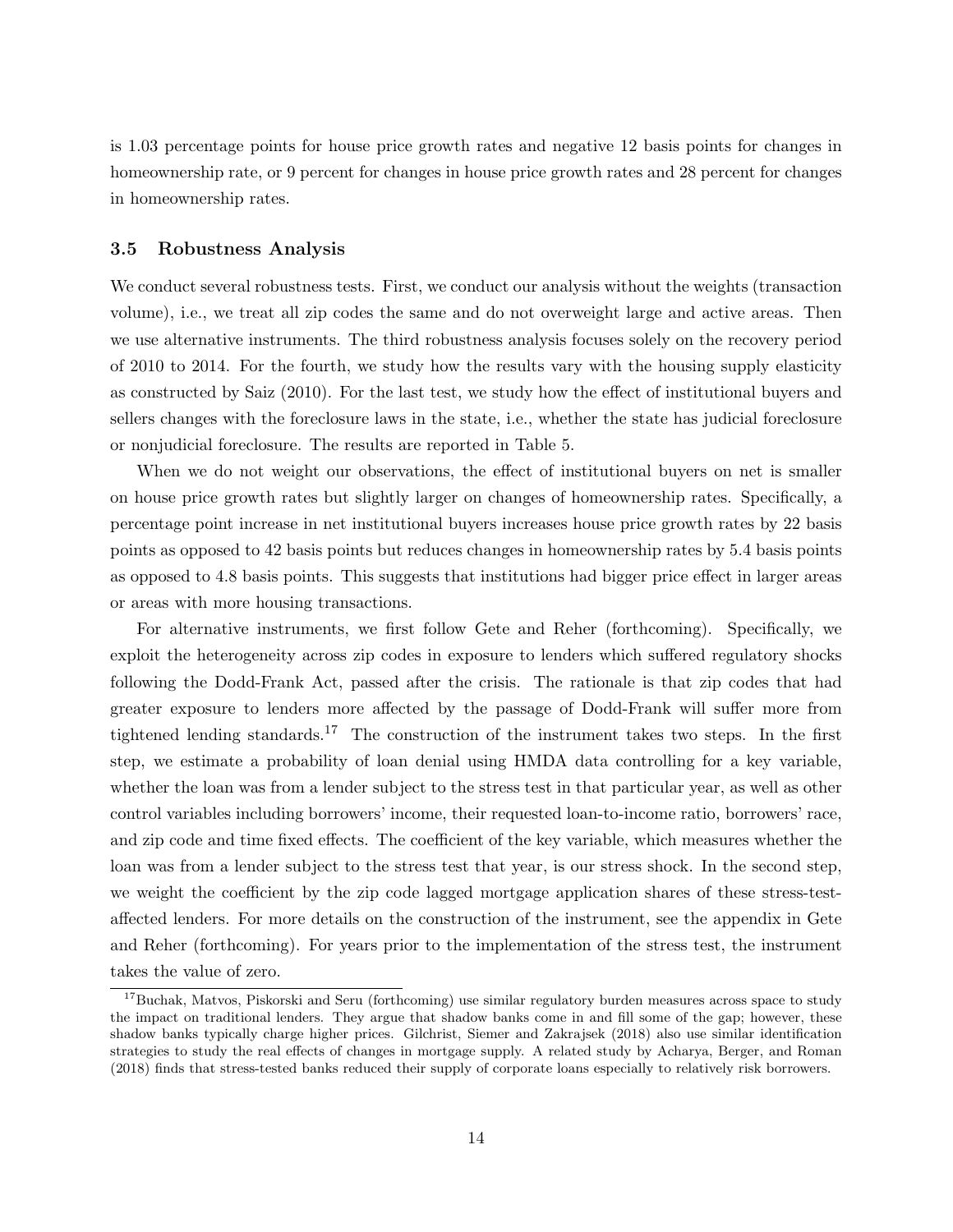Then we use the conforming loan limit instrument popularized by Loutskina and Strahan (2015) as a credit supply shock. Mortgages below the conforming limit benefit from the guarantee of government sponsored enterprises such as Fannie Mae and Freddie Mac. Prior to 2008, these limits were uniform and determined at the national level. After 2008, the Economic Stimulus Act revised the methodology so that the conforming limit is tied to the cost of living in a given county. As in Loutskina and Strahan (2015), we calculate the percentage of mortgage loan applications that had an amount within 5 percent  $+/-$  of the federal limit prior to 2008 and within 5 percent of the average county limit excluding its own county post 2008 as in Gete and Reher (forthcoming).<sup>18</sup>

In Table 2 under the heading "Variables related to instruments," we report that the average denial rates for mortgages made by banks subject to the stress test is about one-percentage-point higher than those for mortgages made by other banks or institutions not subject to the stress test after 2010. Between 2007 and 2014, on average about 1.1 percent of the mortgages made are within 5 percent of the conforming mortgage limit.

Results using the new instruments are reported in the last four columns of Table 5. As can be seen, the use of the stress-test instrument doubled the effect of net institutional buyers on house price growth rates and nearly tripled the effect on changes in homeownership rates. The conforming loan limit instrument, by contrast, increased the impact of net institutional buyers on house prices a bit but the impact on changes in homeownership rates becomes insignificant.

Turning to Table 6, we see that during the recovery period of 2010 to 2014, institutions had a smaller effect on house prices but a larger effect on changes in homeownership rates. This is consistent with the documented observation discussed in the data section that institutional buyers were more active in the distressed market, which were much larger during the crisis period of 2007 to 2009 than during the recovery period of 2010 to 2014. Owners of the houses that were in the distressed market have already lost their houses and, hence, their homeownership. The impact of institutional purchases on homeownership in that market stems only from institutional buyers crowding out potential home buyers. In the nondistressed market, however, the homeownership impact comes from both this crowding out effect and the effect of individual sellers losing their homeownership (provided that they don't purchase another house).

In terms of housing supply elasticity, we report the results using only cities whose supply elasticities constitute the top 25 percent of the sample. These cities are Atlanta, Charlotte, Dallas, Denver, Phoenix, and Washington D.C. These cities had more built up (large supply of new houses) during the boom period. We conjecture that because of their elastic supply, everything else the same, any changes in demand would have smaller effects here than they would in less elastic areas. Indeed, as expected, in these cities, the effect associated with net institutional buyers is much smaller for house price growth rates and is not statistically significant for changes in homeownership rates compared

<sup>&</sup>lt;sup>18</sup>Grundl and Kim (2018) study the marginal effect of lowering government mortgage guarantees and find that lowering the limit increased the government guarantee significantly but homeownership rates modestly.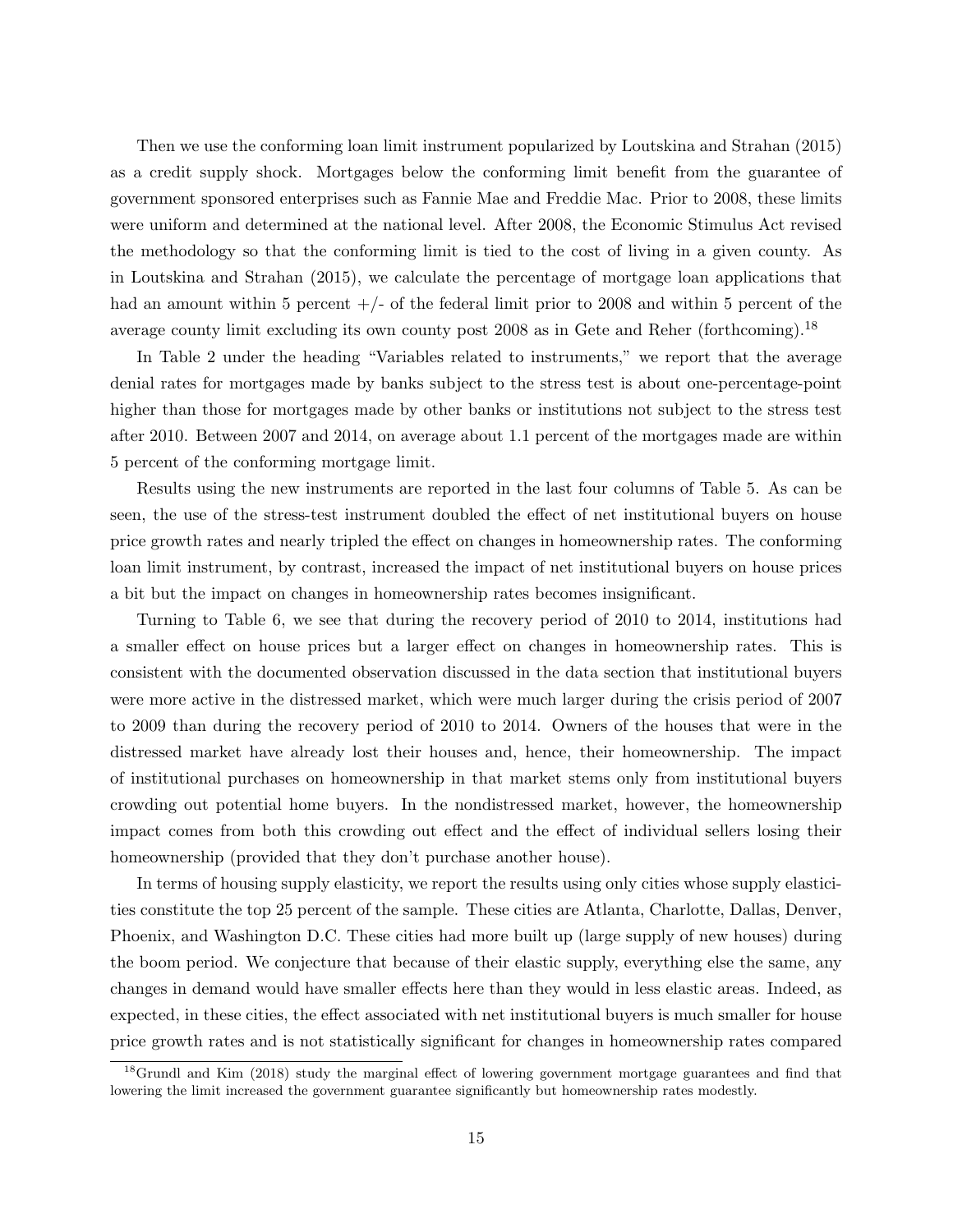with the benchmark case where we utilize the whole sample.

As we have repeatedly pointed out, institutional buyers are much more active in the distressed market. States, however, differ in their foreclosure laws. In some states, foreclosure sales have to go through state courts, i.e., the foreclosure sales there are judicial foreclosure. While a nonjudicial foreclosure often takes a few months, a judicial foreclosure can take years. Because in nonjudicial states, foreclosures came on faster (as documented in Mian, Sufi, and Trebbi 2010, and Gerardi, Lambie-Hanson, and Willen 2013), it is likely that investors are more equipped to absorb the glut of properties in those places as they often purchase more properties than individual homeowners and are less reliant on mortgage financing. Furthermore, nonjudicial states include some of the places that had big run-ups in house prices in the crisis and big busts, along with a lot of the newer single-family housing that investors like (Raymond, Duckworth, Miller, Lucas, and Pokharel 2018).<sup>19</sup> The states with nonjudicial foreclosure laws in our sample are Arizona, California, Georgia, Michigan, Nevada, North Carolina, and Washington. For these reasons, we expect institutional buyers and sellers to play larger roles in states with nonjudicial foreclosures than in states with judicial foreclosures. In the last two columns of Table 6, we report analysis using only observations in states with nonjudicial foreclosure laws. As predicted, the results are indeed much larger than our benchmark, both for house price growth rates and for the changes in homeownership rates.

# 4 The Impact on the Local Labor Market and the Local Rental Market

Having established a causal relationship between the increase in institutional activities in the singlefamily housing market and the recovery of the local house prices, as well as the decline in homeownership rates, we now investigate investors' impact on the local labor market and rental market.

### 4.1 Impact on the Local Labor Market

After purchasing a house, institutional owners may engage in housing rehabilitation before renting out or selling the home. These activities in turn help drive the local economy by creating more jobs, and hence reducing local unemployment rates. Unfortunately, we do not observe this rehabilitation or redevelopement effort directly. Instead, in this subsection, we examine how the county-level unemployment rate and county-level total employment, as well as employment in the construction sector, respond to the increasing presence of institutional buyers and sellers in their local market.

Table 7 summarizes our results. To arrive at these results, we estimate regressions similar to those in the baseline case, except that we replace house price growth rate/changes in homeown-

<sup>&</sup>lt;sup>19</sup>Ghent (2014) discusses the historical evolution of state foreclosure policies and argues that there is no clear regional pattern to judicial foreclosure.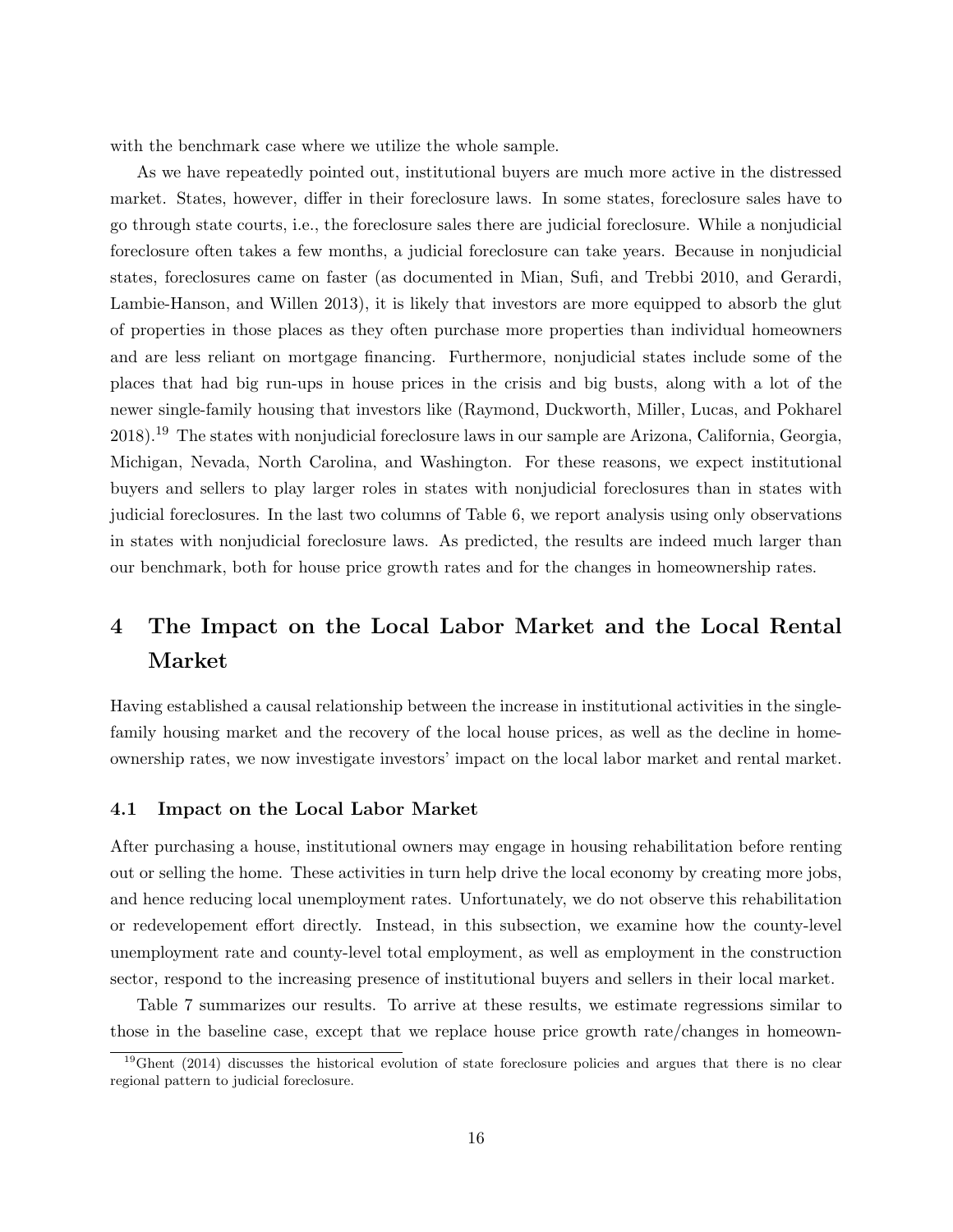ership rate by the dependent variables that we are interested in: county unemployment rate and employment growth rate. We also add lagged values of the new dependent variable as an additional explanatory variable.

According to Table 7, on average, a change in institutions' presence as net buyers in the local market decreases the local unemployment rate and increases total local employment growth, especially employment growth in the construction sector. Overall during our sample period, changes in institutional shares in the housing market contributed to about 5 percent of the changes in unemployment rates, 16 percent of the increase in the growth of total county employment, and 33 percent of the increase in the growth of employment in the construction sector.

# 4.2 Impact on the Local Rental Market

Although we do not observe institutional activities after they purchase the houses, the fact that local homeownership rates continued to decline while institutional buyers kept increasing suggests that many institutional buyers may have chosen to rent their houses out instead of selling them, i.e., they "buy and let." Indeed, of those who bought and sold in our sample between 2007 and 2014, institutions had an average and median tenure of 1 year, and about 21 percent of them held their houses for 2 years or longer. By comparison, individuals who bought and sold during our sample period had a mean and median house tenure of 3 years, and 73 percent of them had a tenure longer than 2 years.  $20,21$ 

To assess the impact of institutional presence on the local rental market, we turn to local rent growth rates and eviction rates. We obtain our MSA-level rental index for single-family houses from Zillow.com.<sup>22</sup> The county eviction rates come from the Eviction Lab at Princeton University. The eviction rates, however, do not differentiate between housing types and are for all housing in the county. These rates serve as a lower bound as they do not capture informal evictions occurring outside the courtroom.

In Table 8, we report our results. In terms of real rent growth rates, we find that a percentage increase in net institutional buyers raised the growth rates of the rent index by 4.6 basis points. Overall, institutional investors' buying and selling explains 36 percent of the changes in the rent growth rates during our sample period. This result is consistent with Gete and Reher (forthcoming).

Turning to local eviction rates, we do not find any effect of rising institutional buyers on the local

 $20$ Note that many institutions and individuals didn't buy and sell during our sample periods, so the average holding periods for either category in actuality are much longer than reported here.

 $^{21}$ In 2013, Blackstone's Invitation Homes issued the first single-family rental securitization. By 2015, there were 23 of these securitization. And the single-family bond securitization market was estimated to be a \$12.65 billion market, with Blackstone's Invitation Homes unit having a leading market share of 42.1 percent through its seven offerings totaling \$5.32 billion. American Homes 4 Rent stands second at \$2.08 billion followed by Colony Starwood at \$1.75 billion.

<sup>&</sup>lt;sup>22</sup>For the purpose of disclosure, we retrieved the data several times on dates between January 2018 and August 2018.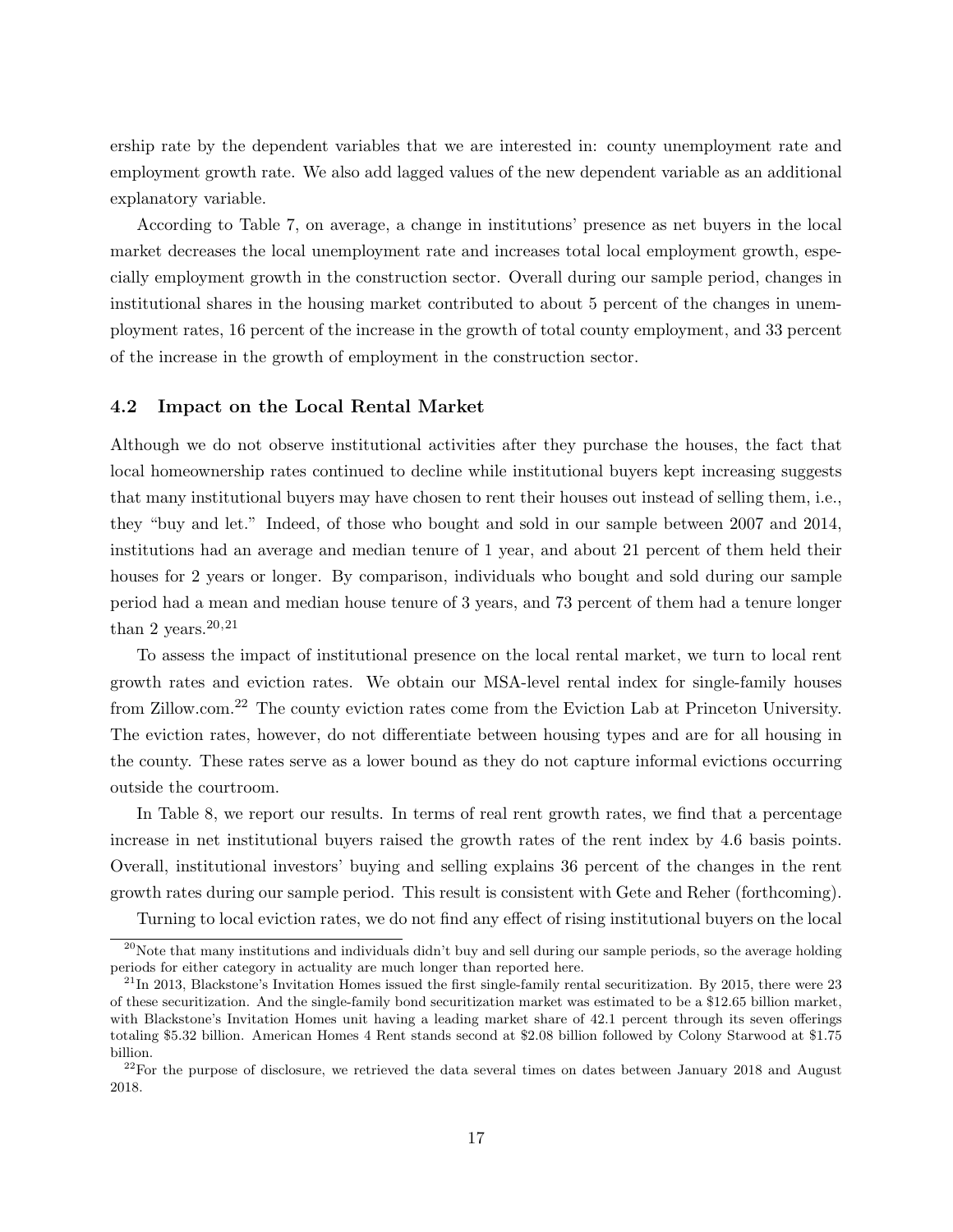eviction rates. In other words, our analysis does not provide evidence that institutional landlords may be more ruthless in that they raise rents more and evict tenants more as depicted by the media.<sup>23</sup> Using the eviction data in 2015 for Fulton County, Georgia, Raymond, Duckworth, Miller, Lucas, and Pokharel (2018), however, find that large institutional landlords defined as those holding 15 or more rental properties are much more likely than small landlords to file eviction notices even after controlling for past foreclosure status, property characteristics, tenant characteristics, and neighborhood. Many of their thus identified big corporate owners overlap with the 20 large institutions we identified such as American Homes 4 Rent, Colony American Homes, Progressive Residential, Silver Bay Realty Trust, and Starwood Waypoint Residential Trust.

# 5 Conclusions

In this paper, using detailed housing transaction data we document a rising trend of institutions as buyers and sellers in the single-family housing market immediately following the mortgage crisis. This trend lasted well into 2014. We argue that this rising trend has led to a house price recovery without homeowners. Our empirical strategy exploits heterogeneity in zip codes' exposure to First Look programs initiated by the FHFA in the aftermath of the mortgage crisis.

Our main finding is that between 2007 and 2014, institutional investors have helped local house price recovery but depressed local homeownership rates. Furthermore, these effects associated with institutional investors on house price growth are weaker in areas with large housing supply elasticity but stronger in areas with nonjudicial foreclosure laws. We further demonstrate that institutional investors improved labor market in terms of both lowered unemployment rates and increased employment in construction. Additionally, institutional investors' buying and selling in the single-family housing market affected the local rental market, raising rental price growth rates, but had no effect on eviction rates.

<sup>23</sup>See, among others, "Wall Street: America's New Landlord, Kicks Tenants to the Curb,"Forbes, January 3, 2017. https://www.bloomberg.com/news/articles/2017-01-03/wall-street-america-s-new-landlord-kicks-tenants-tothe-curb, and "Here's What it's Like, When Wall Street is Your Landlord," Huffington Post, July 21, 2014. http://www.huffingtonpost.com/2014/07/21/invitation-homes-problems n 5606403.html.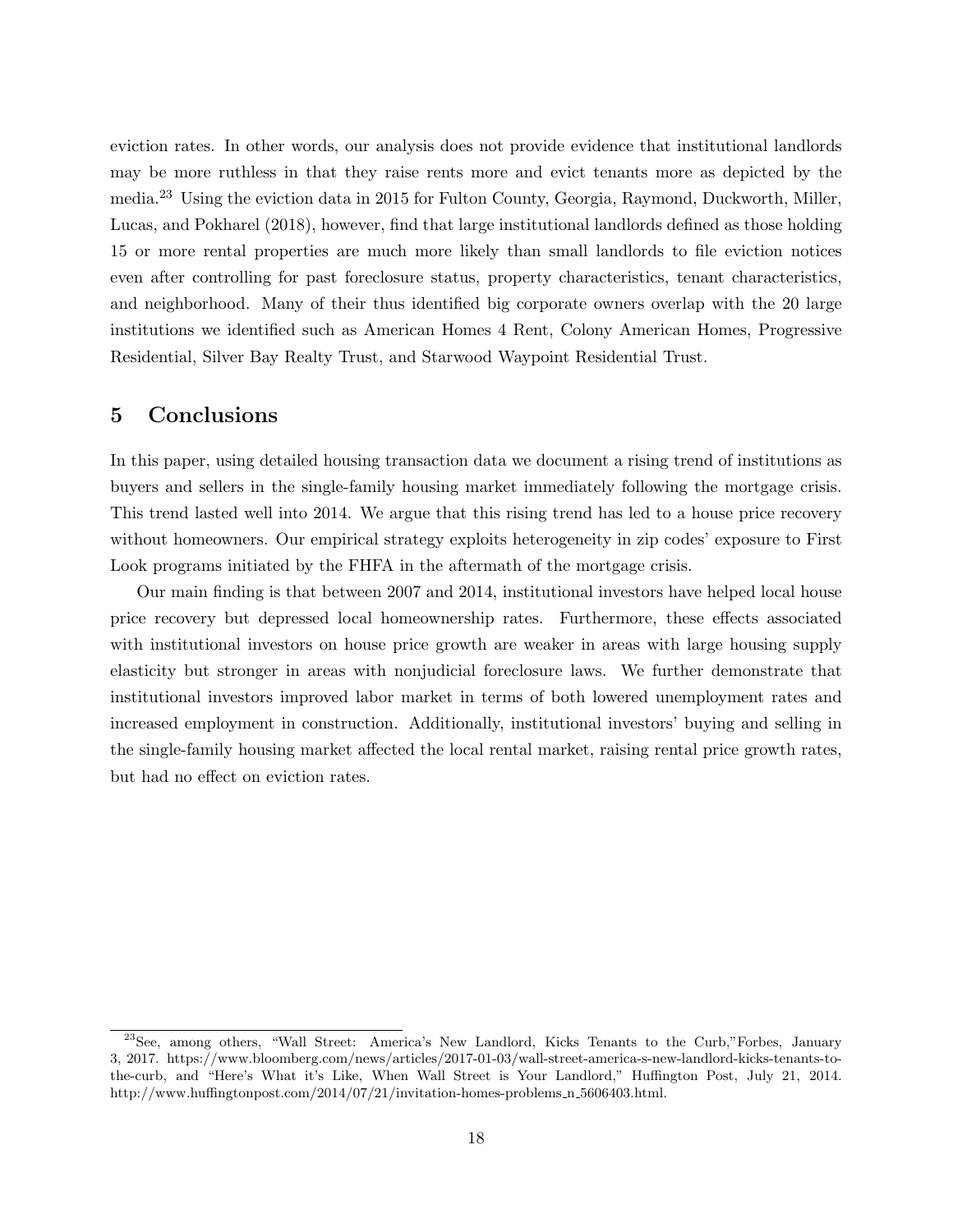# References

- [1] Acharya, Viral, Allen Berger, and Raluca Roman. "Lending Implications of U.S. Bank Stress Tests: Costs or Benefits?" Journal of Financial Intermediation 34, pp. 58-90 (2018).
- [2] Albanesi, Stefania. "Real Estate Investors and the 2007-2009 Crisis," manuscript (2018).
- [3] Allen, Marcus T., Jessica Rutherford, Ronald Rutherford, and Abdullah Yavas. "Impact of Investors in Distressed Housing Markets," Journal of Real Estate Finance and Economics 56(4), pp. 622-652 (2018).
- [4] Bayer, Patrick, Kyle Mangum, and James Roberts. "Speculative Fever: Investor Contagion in the Housing Bubble." NBER working paper No. 22065 (2016).
- [5] Buchak, Greg, Gregor Matvos, Tomasz Piskorski, and Amit Seru. "Fintech, Regulatory Arbitrage, and the Rise of Shadow Banks," Journal of Financial Economics, forthcoming.
- [6] Chinco, Alex, and Christopher Mayer. "Misformed Speculators and Mispricing in the Housing Market," Review of Financial Studies, 29(2), pp. 486-522 (2016).
- [7] Elul, Ronel, and Sebastian Tilson. "Owner Occupancy Fraud and Mortgage Performance." Philadelphia Fed Working Paper 15-45 (2015).
- [8] Fisher, Lynn M., and Lauren Lambie-Hanson. "Are Investors the Bad Guys? Tenure and Neighborhood Stability in Chelsea, Massachusetts," Real Estate Economics 40(2), pp. 351-386 (2012).
- [9] Gao, Zhenyu, and Wenli Li. "Residential Real Estate Investment and House Price Dynamics," manuscript (2015).
- [10] Gao, Zhenyu, Michael Sockin, and Wei Xiong. "Learning about the Neighborhood," manuscript (2017).
- [11] Gao, Zhenyu, Michael Sockin, and Wei Xiong. "Economic Consequences of Housing Speculation." manuscript (2018).
- [12] Gerardi, Kristopher S., Lauren Lambie-Hanson, and Paul S. Willen. "Do Borrower Rights Improve Borrower Outcomes? Evidence from the Foreclosure Process," Journal of Urban Economics 73(1), pp. 1-17 (2013).
- [13] Gete, Pedro, and Michael Reher. "Mortgage Supply and Housing Rents," Review of Financial Studies, forthcoming.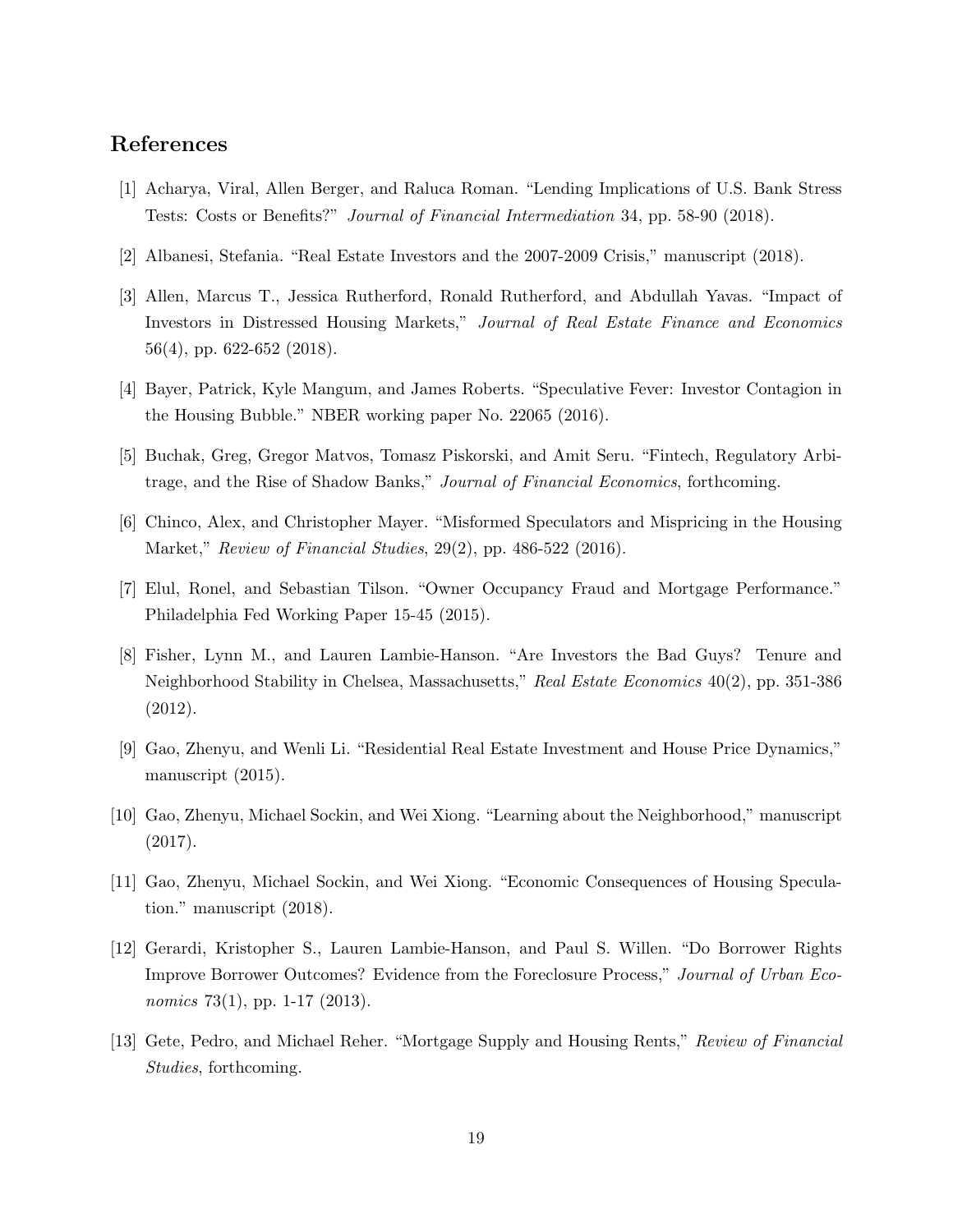- [14] Ghent, Andra. "How Do Case Law and Statute Differ? Lessons from the Evolution of Mortgage Law," Journal of Law & Economics 57(4), pp. 1085-1122 (2014).
- [15] Giacoletti, Marco, and Victor Westrupp. "The Risk-Adjusted Performance of Middlemen in Housing Markets: Skill and Liquidity," manuscript (2017).
- [16] Gilchrist, Simon, Michael Siemer, and Egon Zakrajsek. "The Real Effects of Credit Booms and Busts," manuscript (2018).
- [17] Goodman, Laurie S., Jun Zhu, and Taz George. "Where Have All the Loans Gone? The Impact of Credit Availability on Mortgage Volume," Journal of Structured Finance 20(2) (2014).
- [18] Grundl, Serafin, and You Suk Kim. "The Marginal Effect of Lowering Government Mortgage Guarantees on Homeownership," manuscript (2018).
- [19] Hallman, Ben. "Here's What It's Like When Wall Street Is Your Landlord," Huffington Post, July 21, 2014 (updated December 6, 2017), http://www.huffingtonpost.com/2014/07/21/invitation-homes-problems n 5606403.html.
- [20] Haughwout, Andrew, Donghoon Lee, Joseph Tracy, and Wilbert van der Klaauw. "Real Estate Investors, the Leverage Cycle, and the Housing Market Crisis," Federal Reserve Bank of New York Staff Report 514 (2011).
- [21] Immergluck, Dan. "The Role of Investors in the Single-Family Market in Distressed Neighborhoods: The Case of Atlanta." Washington, DC: What Works Collaborative (2013).
- [22] Lambie-Hanson, Lauren, Christopher E. Herbert, Irene Lew, and Rocio Sanchez-Moyano. "Foreclosed Property Investors in a Strong Housing Market City: A Case Study of Boston," Cityscape,  $17(2)$ , pp. 239-268 (2015).
- [23] Lambie-Hanson, Lauren, Wenli Li, and Michael Slonkosky. "Investing in Elm Street: What Happens When Firms Buy Up Houses?" Economic Insights, Federal Reserve Bank of Philadelphia, pp. 9-14 (Third Quarter, 2018).
- [24] Loutskina, Elena, and Philip E. Strahan. "Financial Integration, Housing, and Economic Volatility," Journal of Financial Economics 115, pp. 25–41 (2015).
- [25] Mallach, Alan. "Investors and Housing Markets in Las Vegas: A Case Study." Washington, DC: What Works Collaborative (2013).
- [26] Mian, Atif, Amir Sufi, and Francesco Trebbi. "The Political Economy of the US Mortgage Default Crisis," American Economic Review 100(5), pp. 1967-1998 (2010).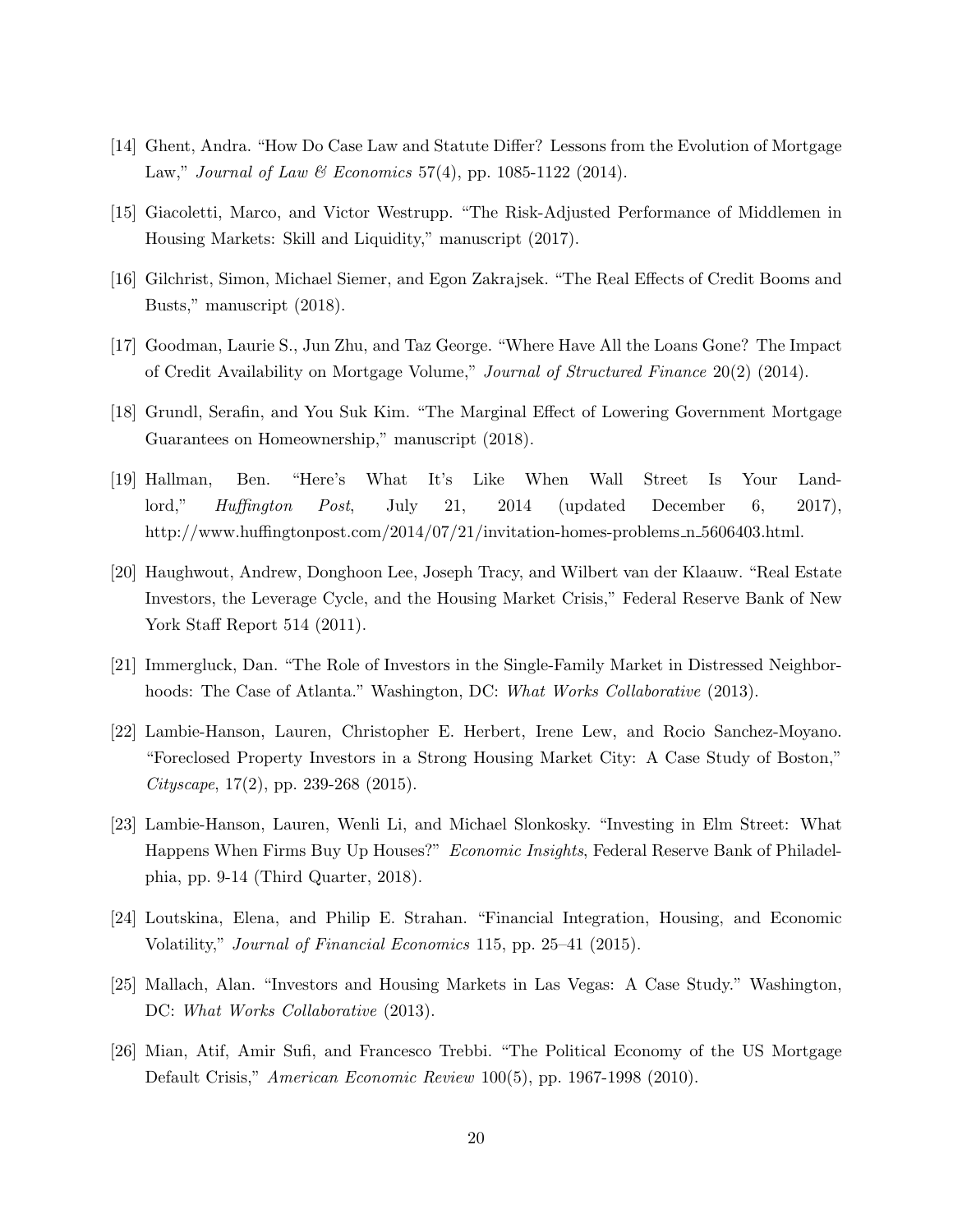- [27] Mills, James, Raven Molloy, and Rebecca Zarutskie. "Large-Scale Buy-to-Rent Investors in the Single-Family Housing Market: The Emergence of a New Asset Class," Real Estate Economics V, pp. 1-32 (2017).
- [28] Molloy, Raven, and Rebecca Zarutskie. "Business Investor Activity in the Single-Family Housing Market," FEDS Notes, December 5, 2013, https://www.federalreserve.gov/econresdata/notes/feds-notes/2013/business-investoractivity-in-the-single-family-housing-market-20131205.html.
- [29] Raymond, Elora, Richard Duckworth, Benjamin Miller, Michael Lucas, and Shiraj Pokharel. "From Foreclosure to Eviction: Housing Insecurity in Corporate-Owned Single-Family Rentals," Cityscape: A Journal of Policy Development and Research V20(3), pp. 157-188 (2018).
- [30] Saiz, Albert. "The Geographic Determinants of Housing Supply," Quarterly Journal of Economics 125(3), pp. 1253-1296 (2010).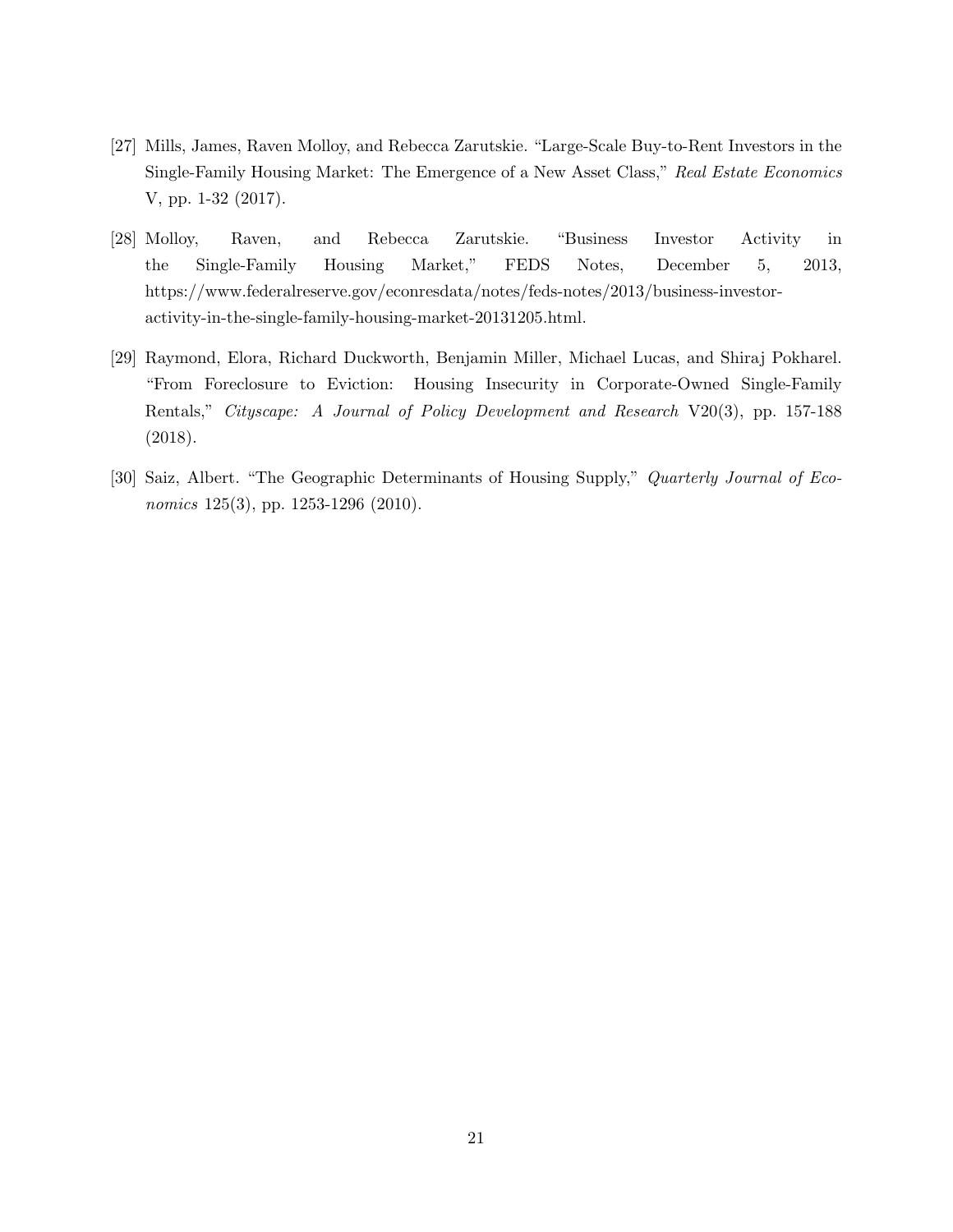

Figure 1: U.S. Residential House Price and Homeownership Rate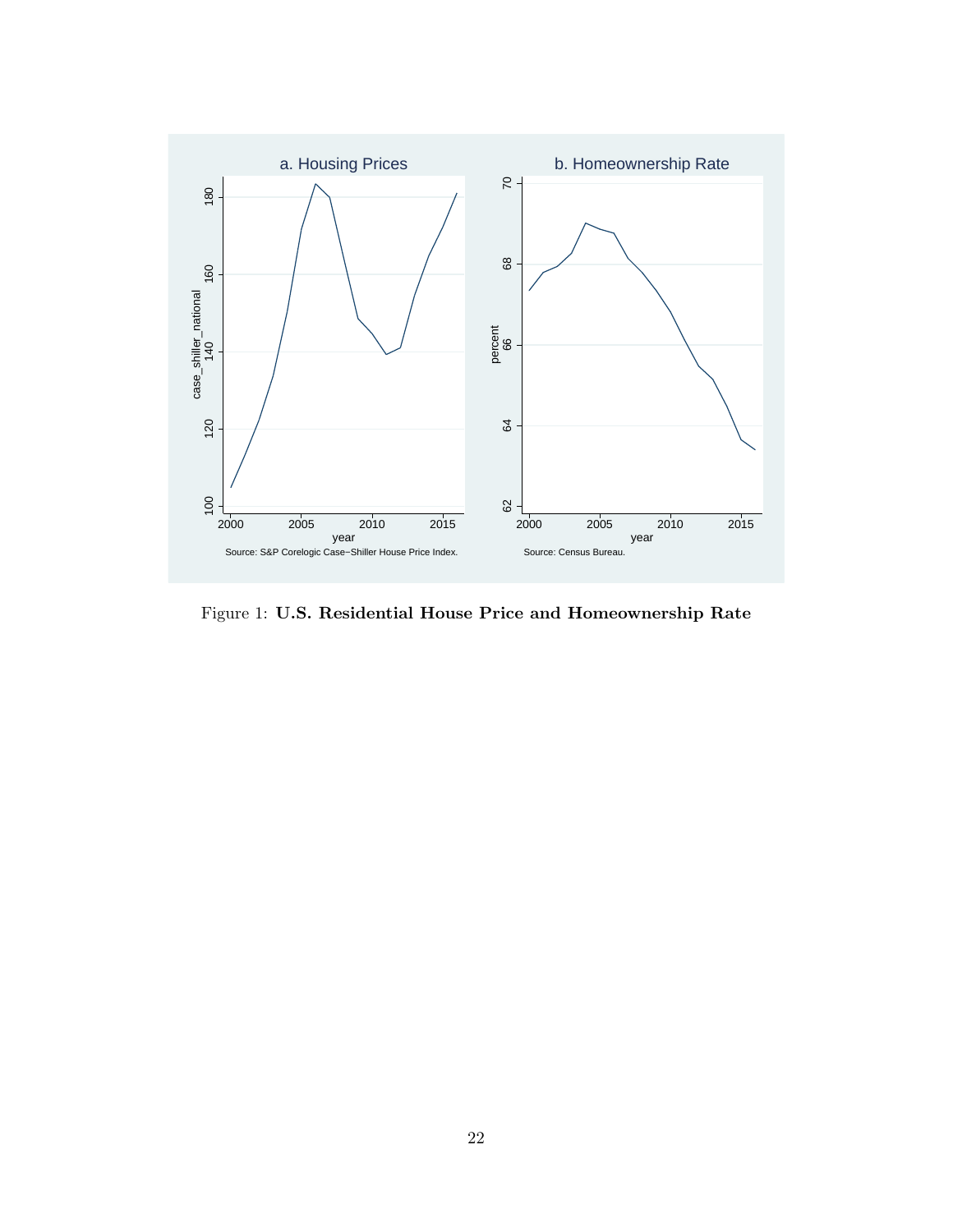

Figure 2: House Price Growth Rate and Homeownership Rate. This figure describes the real house price growth rates and homeownership rates on average of the 20 MSAs covered by the S&P CoreLogic Case-Shiller 20-City Composite Home Price Index and four selected MSAs - Atlanta, Las Vegas, New York City, and Washington D.C. The selection of the four MSAs is based on their diverse housing market conditions. The real house price index is obtained by deflating the nominal MSA house price index from CoreLogic Solutions by the headline Consumer Price Index. Data source: CoreLogic Solutions; U.S. Census Bureau.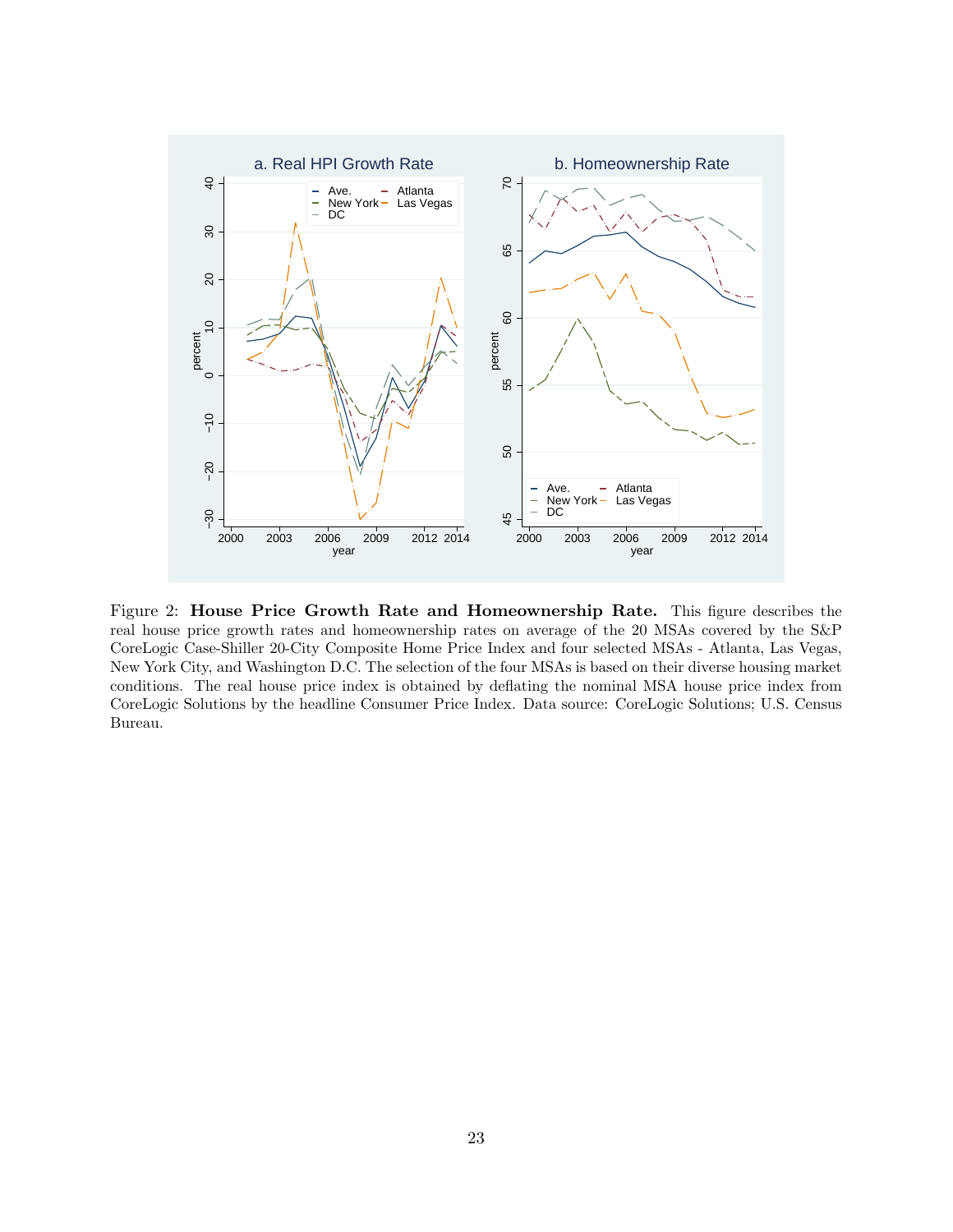

Figure 3: Housing Transactions and Foreclosure Rate. This figure describes housing transaction volume and shares of foreclosure sales on average of the 20 MSAs covered by the S&P CoreLogic Case-Shiller 20-City Composite Home Price Index and four selected MSAs - Atlanta, Las Vegas, New York City, and Washington D.C. The selection of the four MSAs is based on their diverse housing market conditions. Note that because we exclude nominal REO (real estate owned) sales and not all REO sales lead to foreclosure sales which we do include in our data, our foreclosure sales measurement understates the extent of housing distress in the economy. Data source: CoreLogic Solutions.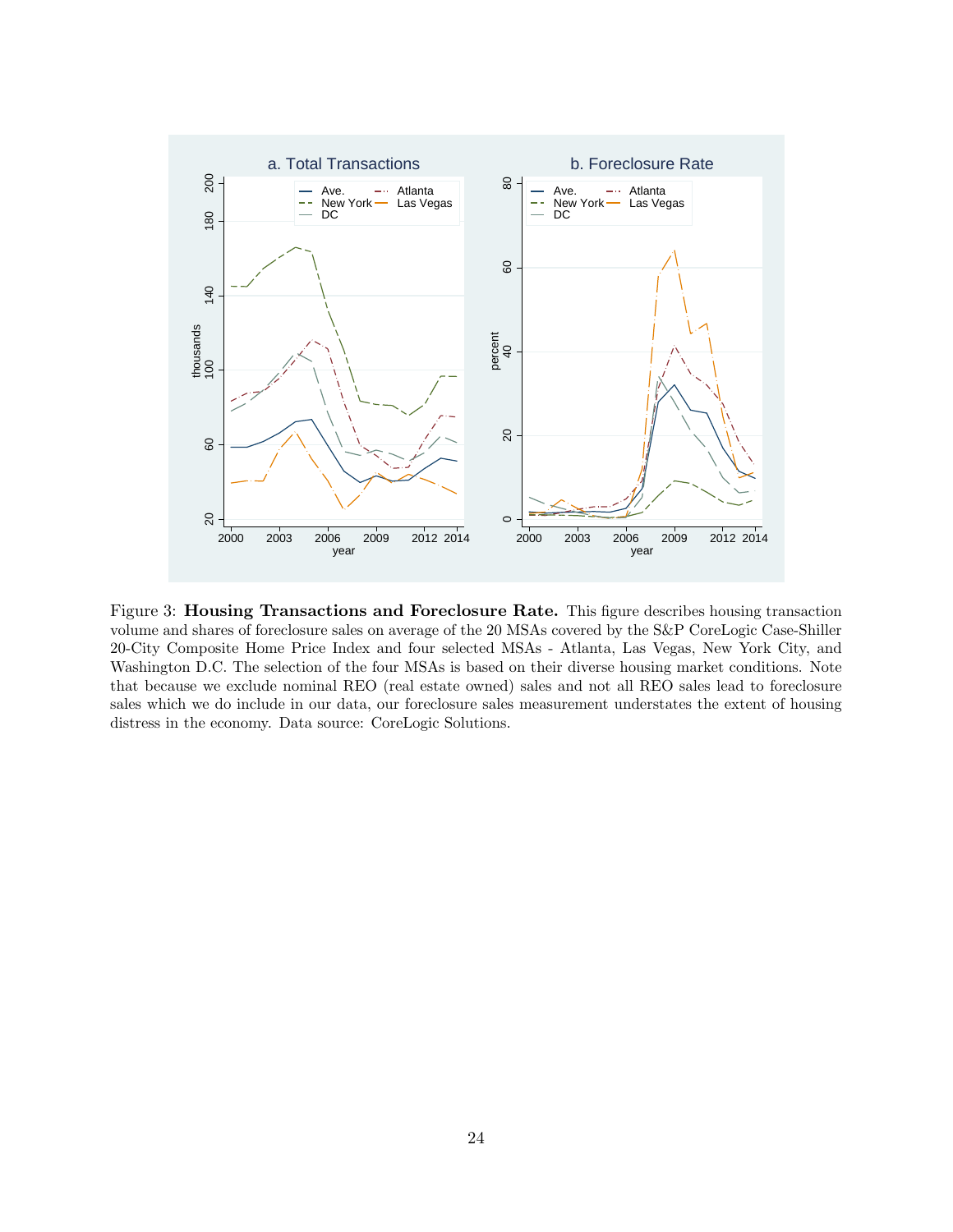

Figure 4: Institutional Investor Activities. This figure depicts institutional investors' buying and selling of single-family homes in the 20 MSAs covered by S&P CoreLogic Case-Shiller 20-City Composite Home Price Index on average and for four selected MSAs. Distressed transactions refer to foreclosure sales. Net institutional purchases are institutional purchases net of institutional sales. Data source: CoreLogic Solutions.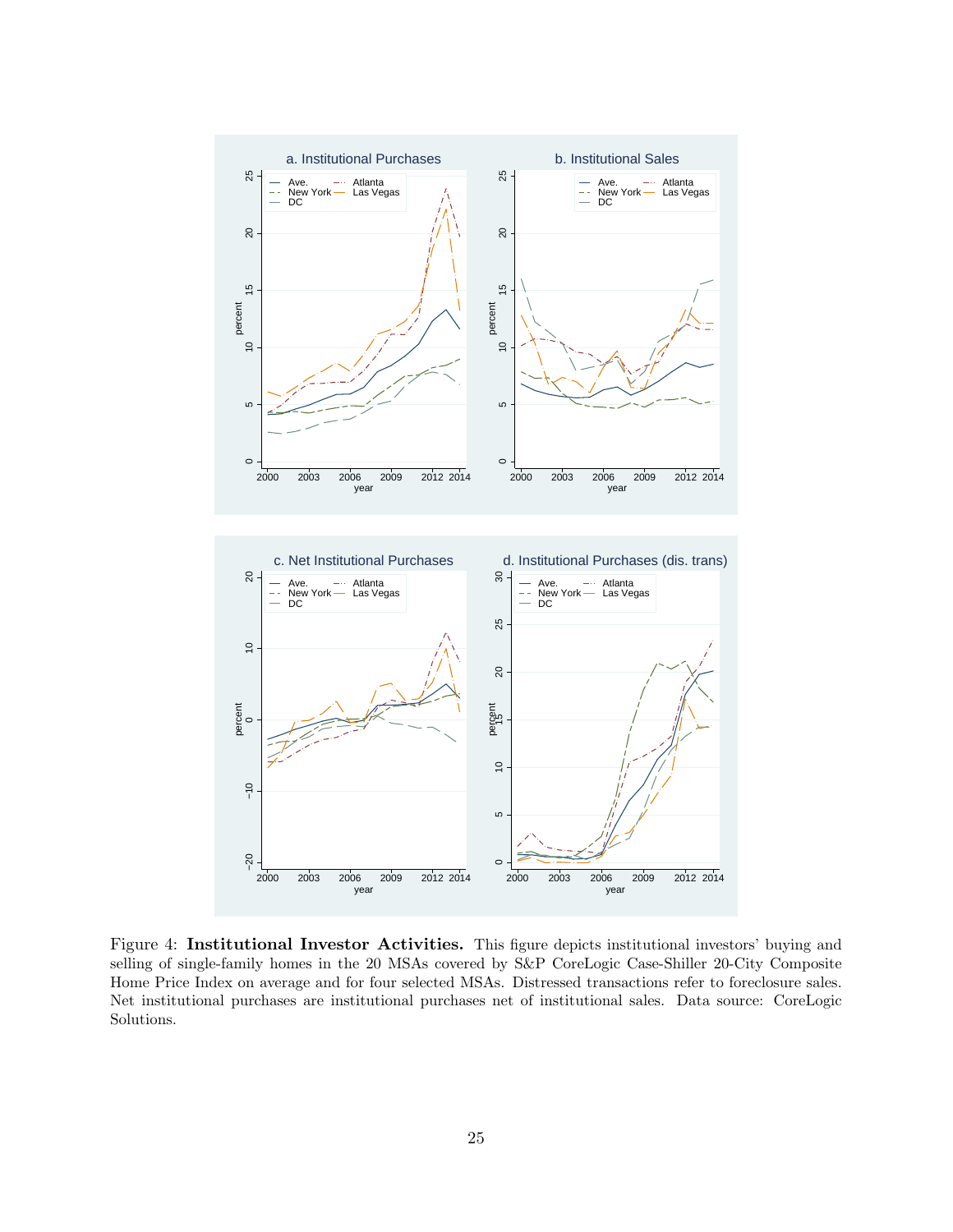

Figure 5: Foreclosure and REO Sales by Fannie Mae and Freddie Mac This figure reports the share of foreclosure and REO sales that list Fannie Mae or Freddie Mac as investors. Data source: Black Knight McDash Data.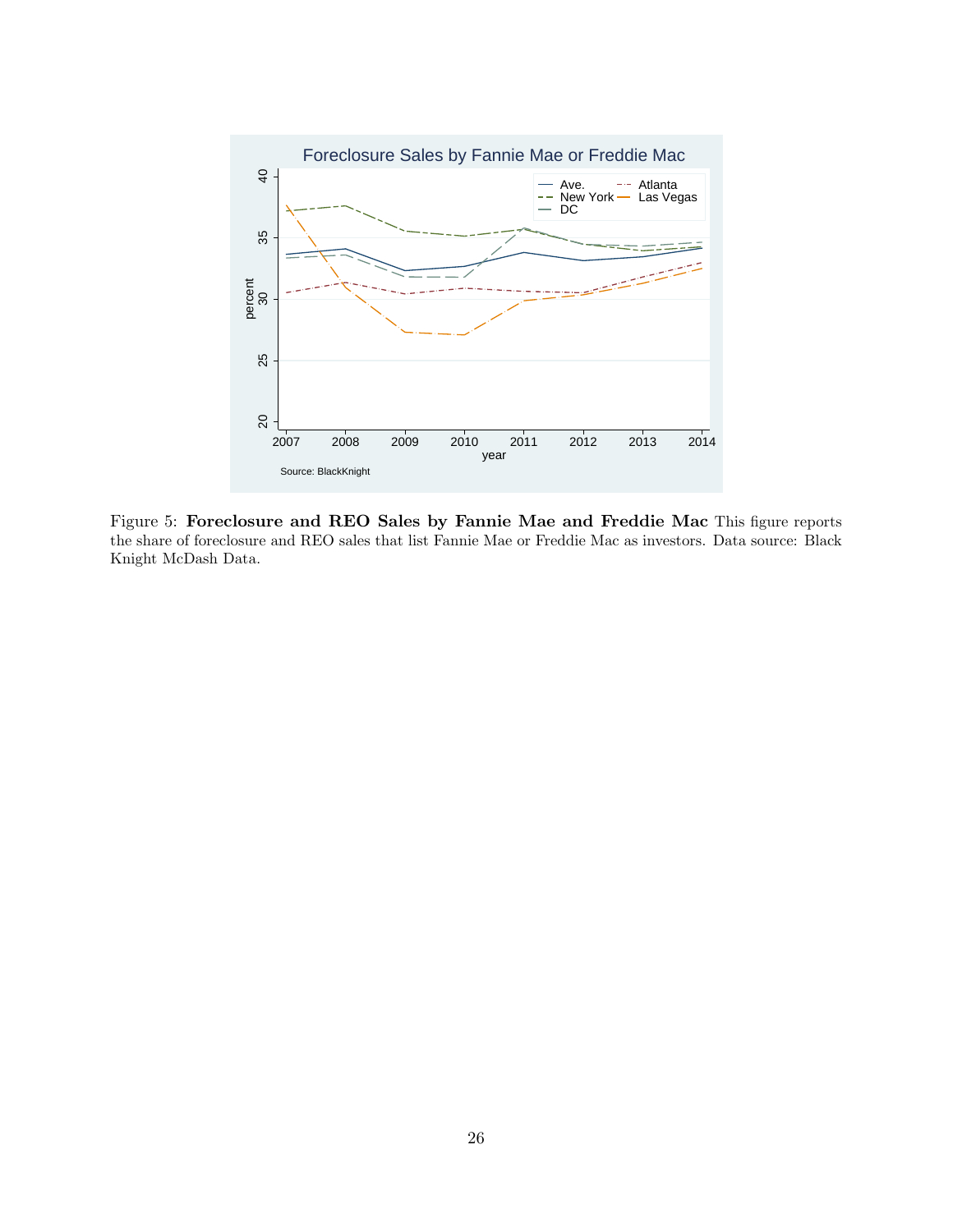# Table 1: Classifying Institutions

| Categories                | Identifying Key Words                                                            |
|---------------------------|----------------------------------------------------------------------------------|
| Government agencies       | City of; County of; Fannie Mae; Federal Deposit Insurance (FDIC); Federal        |
|                           | Home Loan Banks; Federal Housing Administration (FHA); Freddie Mac;              |
|                           | Small Business Administration (SBA); State of; U.S. Department of Housing        |
|                           | and Urban Development (HUD); Township; Veterans Administration;                  |
|                           | Veterans Affairs                                                                 |
| Nonprofit organizations   | Affordable housing; Baptist Church; Catholic; Christian church; Church of;       |
|                           | Community development fund; Community housing works; Community land              |
|                           | trust; Episcopal; God; Gospel; Habitat for Humanity; Methodist; Neighborhood     |
|                           | redevelopment; Neighborhood rehab; Presbyterian                                  |
| Commercial banks,         | American Bank; Bank of America; Bank of New York; Bank One; Bankers              |
| credit unions, thrifts,   | Trust; Bear Sterns; Capital One; Chase; Citi Bank; Citi Mortgage; Citizens       |
| mortgage companies        | Bank; Coast Bank; Commerce Bank; Commercial Bank; Countrywide;                   |
|                           | Credit Suisse; Credit Union; Deutsche Bank; E Trade; Flagstar Bank; First        |
|                           | Union; HSBC; IndyMac; JP Morgan; Lasalle Bank; Lehman Brothers; Loan &           |
|                           | Thrift; Morgan Stanley; Mutual Bank; National Bank; Norwest Bank; Old Kent       |
|                           | Bank; Pacific Bank; ProvidentBank; Regions Bank; RBC Bank; Silverton             |
|                           | Bank; Sovereign Bank; Standard Bank; State Bank; Sterling Bank; Suntrust;        |
|                           | Wachovia; TCF Bank; Treasury Bank; Union Bank; United Texas Bank;                |
|                           | View Bank; Virtual Bank; Washington Mutual; Wells Fargo; World Food Bank;        |
|                           | World Savings Bank                                                               |
| Builders and construction | American Homes; Ashton (city name) Residential; Arvida of JMB; Bowen Family      |
| companies                 | Homes; Centex Homes; Colony American Homes; Continental Homes; CP Morgan; Coscan |
|                           | Washington; David Weekley Homes; Dell Webb Community; DR Horton; GL              |
|                           | Homes; Greystone Nevada; Hedgewood Properties; Highland Home; Homeland           |
|                           | Legacy; John Wieland HMS; KB Homes; Legacy Communities; Lennar Corp;             |
|                           | Lewis Homes; Levitt Homes; McCar Homes; Melody Homes; Mercedes Homes;            |
|                           | Meritage Homes; Minto Communities; Morrison Homes; Mulvaney Homes;               |
|                           | NVRL Permabilt; Pulte Homes; Quadrant Corp; RH of Texas; Rottlund Co;            |
|                           | Richardson; Housing Group; Richport Prop.; Ryan Homes; Ryland GRP; Scenic        |
|                           | Homes; Shapell Industries; Shea Homes; Toll Brothers; Watt Homes; Westbrooke     |
|                           | Homes; Western Pacific Housing; William Lyon Homes; Woodside Homes               |
| Relocation Companies      | Relocation; Mobility; Cartus Corp; Prudential relocation; Cendant Mob            |

Note: Institutional buyers/sellers are buyers/sellers that are not named individuals but also do not belong to any of the institutional categories defined in the table. We also exclude family trusts. Data Source: CoreLogic Solutions.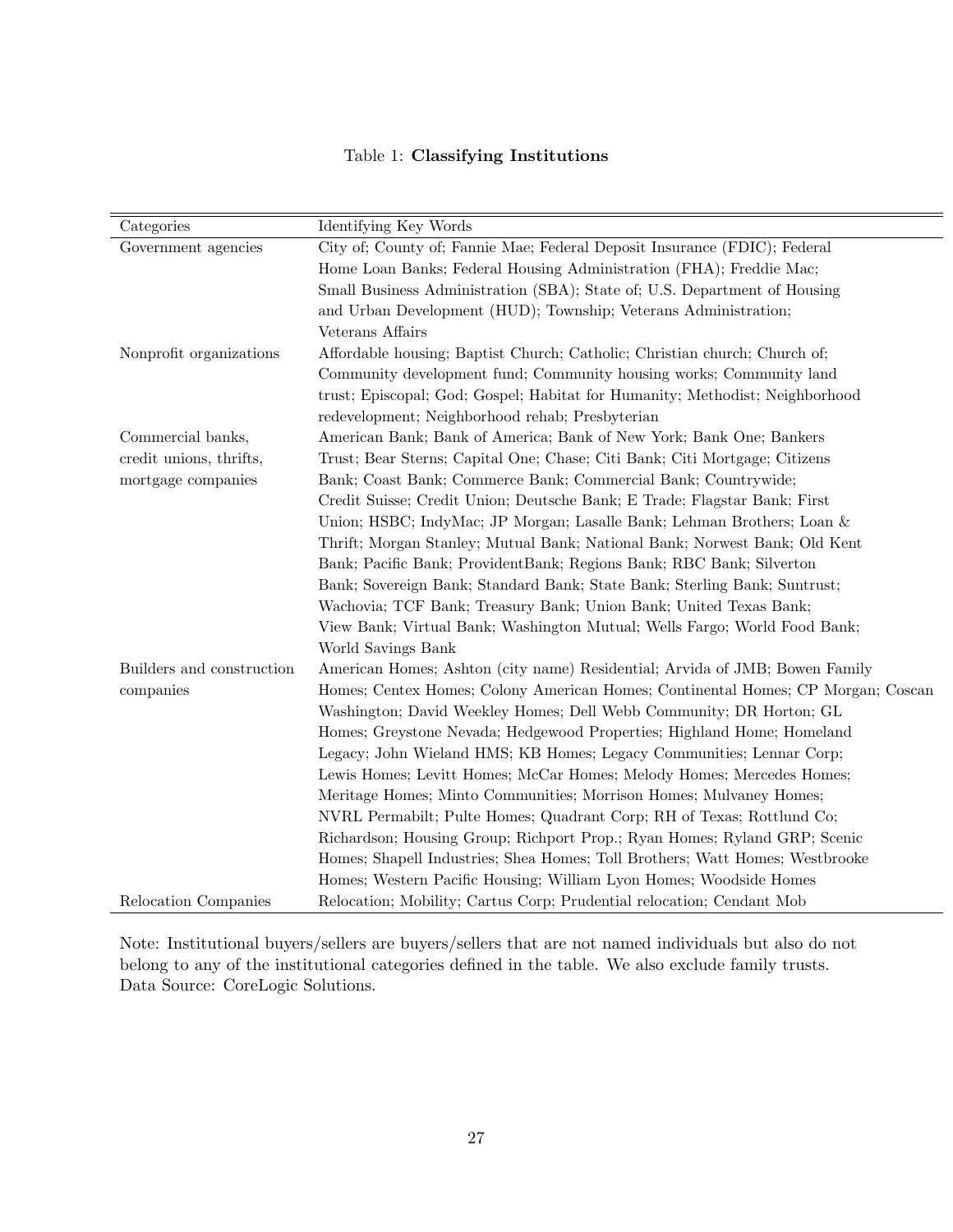|                                                     | 2007-2014 |                              |        |                |         |
|-----------------------------------------------------|-----------|------------------------------|--------|----------------|---------|
| variable                                            | mean      | median                       | s.d.   | min            | max     |
| Share of institutional buyers $(\%)$                | 9.620     | 7.453                        | 7.723  | $\overline{0}$ | 100     |
| Share of institutional sellers $(\%)^1$             | 7.558     | 6.154                        | 5.582  | $\overline{0}$ | 100     |
| Net institution purchases $(\%)$                    | 2.064     | 1.376                        | 6.565  | $-100$         | 100     |
| Real house price growth rate $(\%)$                 | $-1.645$  | $-0.972$                     | 10.149 | $-36.275$      | 30.437  |
| Homeownership rate $(\%)$                           | 63.433    | 62.729                       | 10.356 | 18.152         | 90.688  |
| Changes in homeownership rate $(\%)$                | $-0.542$  | $-0.573$                     | 1.501  | $-9.611$       | 9.621   |
| Population (thousands)                              | 17.345    | 16.320                       | 7.576  | 0.682          | 98.117  |
| Unemployment rate (county level) $(\%)$             | 7.056     | 6.642                        | 2.563  | 1.950          | 17.700  |
| Changes in unemp. rate (county level) $(\%)$        | 0.046     | $-0.442$                     | 1.551  | $-3.308$       | 7.975   |
| Real average household income (thousands, 1982 \$)  | 32.077    | 26.923                       | 21.454 | 11.614         | 463.858 |
| Growth rate of real average hh income $(\%)$        | 0.096     | 0.084                        | 4.732  | $-15.993$      | 18.976  |
| Variables related to instruments                    |           |                              |        |                |         |
| Share of foreclosed properties that list Fannie Mae | 33.387    | 32.876                       | 9.093  | $\overline{0}$ | 100     |
| or Freddie Mac as investors $(\%)^2$                |           |                              |        |                |         |
| Differences in denial rates by stress lenders       | 1.086     | 0.95                         | 0.87   | $\overline{0}$ | 7.263   |
| post 2010 $(\%)$                                    |           |                              |        |                |         |
| Share of mortgage apps with loan within $5\%$ of 3  |           |                              |        |                |         |
| conforming loan mortgage limit $(\%)^4$             | 1.098     | 0.505                        | 2.510  | $\theta$       | 100     |
| Number of observations                              |           | $24,167$ $(4,259$ zip codes) |        |                |         |

Table 2: Summary Statistics

This table presents summary statistics for variables used in the empirical analysis. 1. We don't classify REO sales as institutional sales. 2. The share of foreclosure or real estate owned properties that are owned by Fannie Mae or Freddie Mac (merged at zip code level from Black Knight McDash Data, see the main text of the paper for details). 3. Weighted difference in denial rates by lenders subject to stress tests measures the difference in mortgage application denial rates for single-family homes by lenders subject to stress tests and by lenders not subject to stress tests, weighted by the zip code's single-family mortgage application share by lenders subject to stress tests. See the main text for details. 4. The share of single-family mortgage applications with mortgages whithin 5 percent of the FHFA conforming loan limit. Data source: CoreLogic Solutions, Black Knight McDash Data, and HMDA.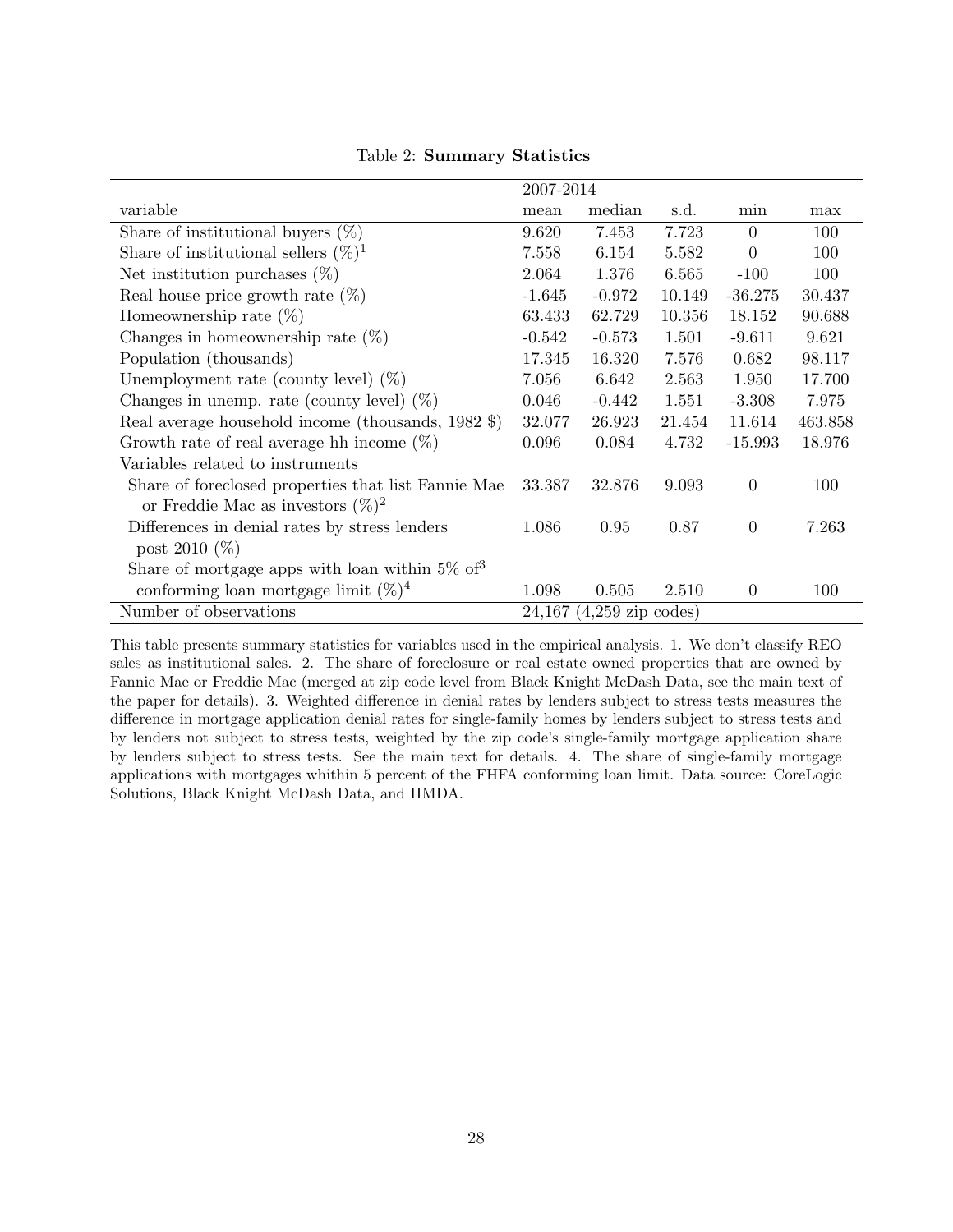|                                                        | <b>OLS</b>    |           | 2SLS         |           |
|--------------------------------------------------------|---------------|-----------|--------------|-----------|
| Dependent variable: Real HPI gr. rate $(\%)$           | coeff.        | s.e.      | coeff.       | s.e.      |
| Net share of institutional buyers $(\%)$               | $0.012***$    | 0.006     | $0.419***$   | 0.087     |
| Lagged real hpi growth rate $(\%)$                     | $0.289***$    | 0.006     | $0.319***$   | 0.011     |
| Lagged growth rate in population $(\%)$                | 0.001         | 0.002     | $0.076***$   | 0.016     |
| Lagged changes in foreclosure rate $(\%)$              | $-14.246***$  | 0.396     | $-16.389***$ | 0.598     |
| Lagged changes in unemployment rate $(\%)$             | $-2.010***$   | 0.057     | $-1.678***$  | 0.099     |
| Lagged growth rate of real average hh income $(\%)$    | $0.049***$    | 0.005     | $0.076***$   | 0.016     |
| Lagged share of foreclosure/REO sales that list Fannie | $0.023***$    | 0.004     | $0.032***$   | $0.002\,$ |
| Mae or Freddie Mac as investors $(\%)$                 |               |           |              |           |
| MSA and year dummies                                   | yes           |           | yes          |           |
| Instruments                                            | $\mathbf{no}$ |           | yes          |           |
| Adjusted R-squared                                     | 0.807         |           | 0.777        |           |
| Under identification test (P-value)                    |               |           | 0.000        |           |
| Weak-instrument Anderson-Rubin Wald Test (P-value)     |               |           | 0.000        |           |
|                                                        | <b>OLS</b>    |           | 2SLS         |           |
|                                                        |               |           |              |           |
| Depend. variable: changes in homeownership rate $(\%)$ | coeff.        | s.e.      | coeff.       | s.e.      |
| Net share of institutional buyers $(\%)$               | $-0.006***$   | 0.002     | $-0.048***$  | 0.022     |
| Lagged changes in homeownership rate $(\%)$            | $-0.373***$   | 0.006     | $-0.379***$  | 0.007     |
| Lagged real hpi growth rate $(\%)$                     | $0.025***$    | $0.002\,$ | $0.0226***$  | 0.003     |
| Lagged growth rate in zip code population $(\%)$       | 0.001         | 0.001     | $-0.005$     | $0.004\,$ |
| Lagged changes in foreclosure rate $(\%)$              | $0.275***$    | 0.109     | $0.530***$   | $0.152\,$ |
| Lagged changes in unemployment rate $(\%)$             | $0.067***$    | 0.016     | 0.035        | $0.025\,$ |
| Lagged growth rate of real average hh income $(\%)$    | $-0.001$      | 0.002     | $-0.002$     | $0.002\,$ |
| Lagged share of foreclosure/REO sales that list Fannie | $0.006***$    | 0.001     | $0.005***$   | 0.001     |
| Mae or Freddie Mac as investors $(\%)$                 |               |           |              |           |
| MSA and year dummies                                   | yes           |           | yes          |           |
| Instruments                                            | no            |           | yes          |           |
| Adjusted R-squared                                     | 0.234         |           | 0.211        |           |
| Under identification test of the equation (P-value)    |               |           | 0.000        |           |
| Weak-instrument Anderson-Rubin Wald Test (P-value)     |               |           | 0.000        |           |

Table 3: Benchmark Estimation

This table presents the Ordinary Least Squares and Two-Stage Least Squares estimation results for the benchmark model. The sample includes all regular and foreclosure sales. The dependent variables are the real house price growth rate and the percentage point changes in homeownership rate. The instrument used in the 2SLS estimation is lagged share of foreclosure sales of properties owned by Fannie and Freddie times the time dummy indicating that the year is after 2008. \* indicates statistical significance at 10 percent level; \*\* at 5 percent level; and \*\*\* at 1 percent level. Data source: CoreLogic Solutions and Black Knight McDash Data.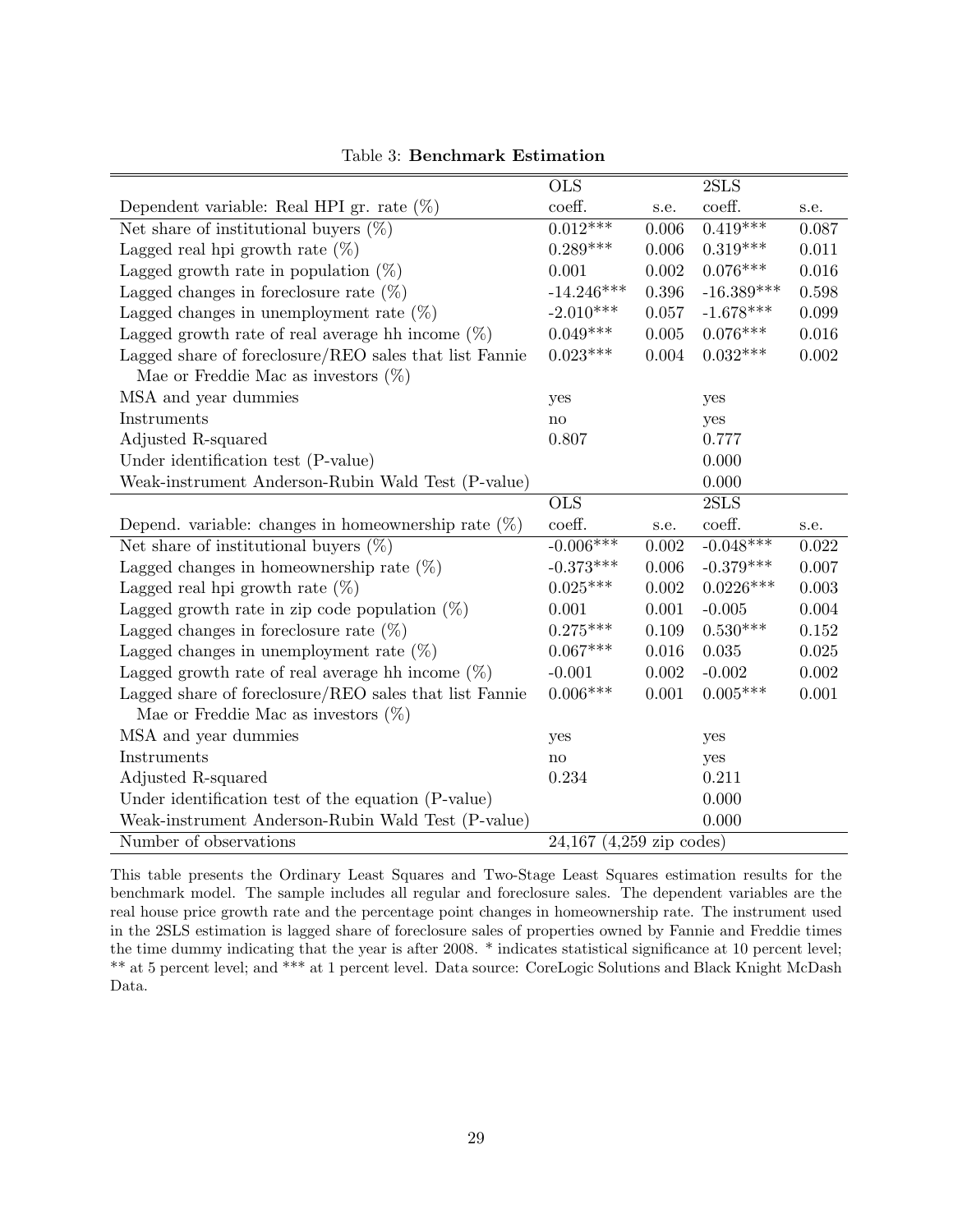|                                                   |             | Net Institutional Purchases $(\%)$ |
|---------------------------------------------------|-------------|------------------------------------|
| variable                                          | coeff.      | s.e.                               |
| Lagged real house price growth rate $(\%)$        | $-0.084***$ | 0.008                              |
| Lagged growth in zip code population $(\%)$       | $-0.149***$ | 0.010                              |
| Lagged changes in foreclosure rate $(\%)$         | $5.294***$  | 0.469                              |
| Lagged changes in unemployment rate $(\%)$        | $-0.858***$ | 0.067                              |
| Lagged grow rate of real average hh income $(\%)$ | $-0.023***$ | 0.006                              |
| Lagged share of foreclosure/REO sales that list   | $-0.018***$ | 0.004                              |
| Fannie Mae or Freddie Mac as investors $(\%)$     |             |                                    |
| MSA and year dummies                              | yes         |                                    |
| Instrument:                                       |             |                                    |
| Lagged share of Fannie/Freddie loans              | $-0.102***$ | 0.009                              |
| in foreclosure after 2010                         |             |                                    |
| Number of observations                            | 24,167      |                                    |

Table 4: Benchmark Estimation: First Stage

This table presents the first stage of the Two-Stage Least Squares estimation results for the benchmark model. The dependent variable is the percentage of net purchases by institutions. \* indicates statistical significance at 10 percent level; \*\* at 5 percent level; and \*\*\* at 1 percent level. Data source: CoreLogic Solutions and Black Knight McDash Data.

|                                          | Unweighted by |       | Alternative Instruments |       |              |       |
|------------------------------------------|---------------|-------|-------------------------|-------|--------------|-------|
| Dependent variable:                      | Transactions  |       | Instrument 1            |       | Instrument 2 |       |
| Real HPI Growth Rate $(\%)$              | coeff.        | s.e.  | coeff.                  | s.e.  | coeff.       | s.e.  |
| Net share of institutional buyers $(\%)$ | $0.222***$    | 0.098 | $0.875***$              | 0.207 | $0.657***$   | 0.117 |
| Other controls                           | yes           |       | yes                     |       | yes          |       |
| MSA and year dummies                     | yes           |       | yes                     |       | yes          |       |
| Dependent variable:                      |               |       |                         |       |              |       |
| Changes in Homeownership $(\%)$          | coeff.        | s.e.  | coeff.                  | s.e.  | coeff.       | s.e.  |
| Net Share of institutional buyers $(\%)$ | $-0.054***$   | 0.026 | $-0.143***$             | 0.047 | $-0.006$     | 0.026 |
| Other controls                           | yes           |       | yes                     |       | yes          |       |
| MSA and year dummies                     | yes           |       | yes                     |       | yes          |       |
| Number of observations                   | 24,167        |       |                         |       |              |       |

#### Table 5: Robustness Tests

This table presents some alternative Two-Stage Least Squares estimation results. The dependent variable is the real house price growth rate for the top panel and changes in homeownership rate for the bottom panel. Instrument 1: the weighted difference in denial rates between banks subject to stress test and banks not subject to stress test; instrument 2: percentage of mortgage applications with loan amount with 5 percent of the country's conforming loan limit excluding the zip code where the loan is located. \* indicates statistical significance at 10 percent level; \*\* at 5 percent level; and \*\*\* at 1 percent level. Data source: CoreLogic Solutions, Black Knight McDash Data, and HMDA.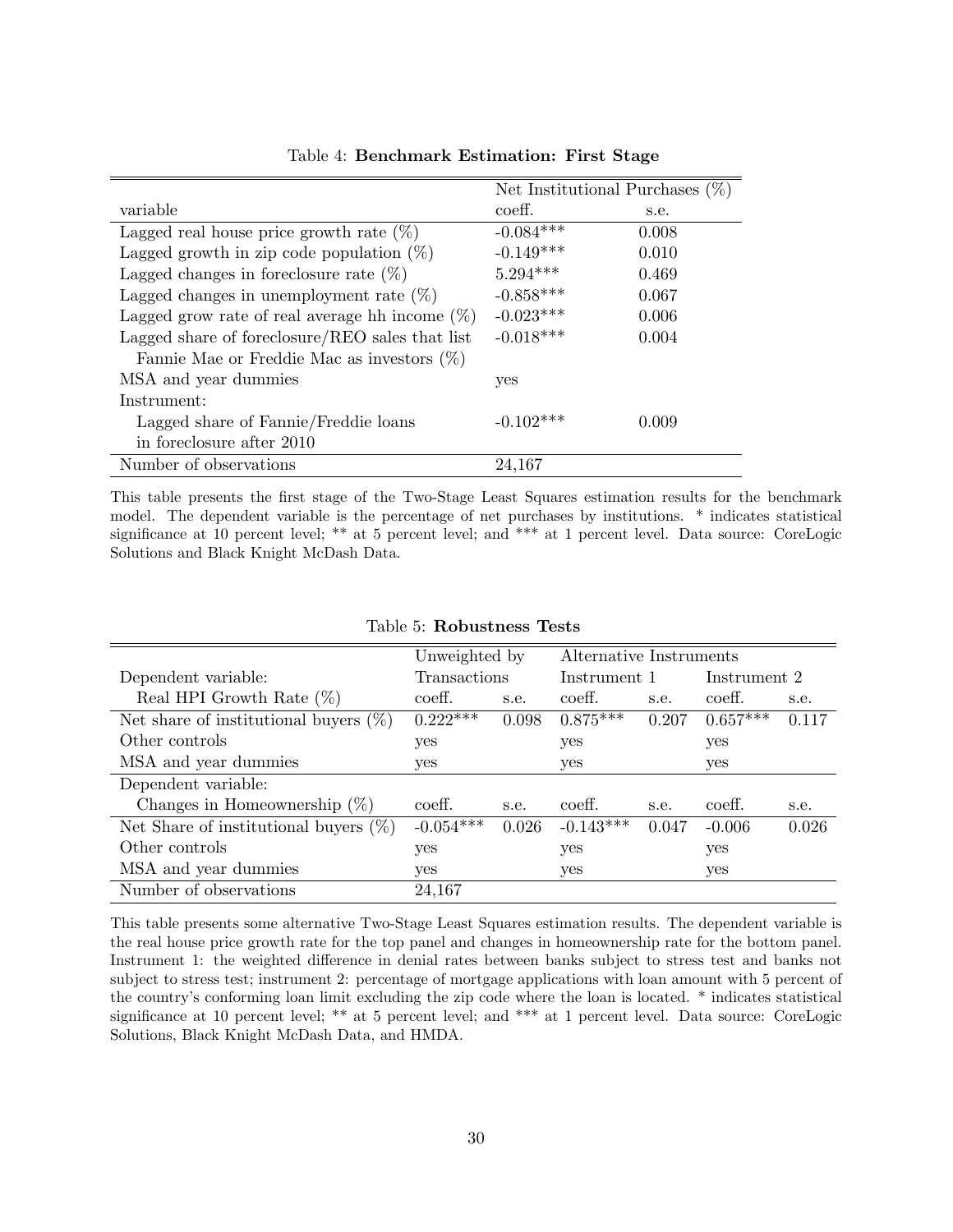| Dependent variable:                      | Recovery Period |       | <b>High Elasticity</b> |       | Nonjudicial |       |
|------------------------------------------|-----------------|-------|------------------------|-------|-------------|-------|
|                                          | $(2010 - 2014)$ |       | (top quartile)         |       | Foreclosure |       |
| Real HPI growth rate $(\%)$              | coeff.          | s.e.  | coeff.                 | s.e.  | coeff.      | s.e.  |
| Net share of institutional buyers $(\%)$ | $0.233***$      | 0.118 | $0.315***$             | 0.101 | $1.232***$  | 0.381 |
| Other controls                           | yes             |       | yes                    |       |             |       |
| MSA and year dummies                     | yes             |       | yes                    |       |             |       |
| Dependent variable:                      |                 |       |                        |       |             |       |
| Changes in homeownership $(\%)$          | coeff.          | s.e.  | coeff.                 | s.e   | coeff.      | s.e.  |
| Net share of institutional buyers $(\%)$ | $-0.072**$      | 0.038 | $-0.023$               | 0.031 | $-1.487***$ | 0.065 |
| Other controls<br>yes                    |                 |       | yes                    |       |             |       |
| MSA and year dummies                     | yes             |       | yes                    |       |             |       |
| Number of observations                   | 13,399          |       | 11,009                 |       | 8,498       |       |

Table 6: Robustness Tests (continued)

This table presents some alternative Two-Stage Least Squares estimation results. The dependent variable is the real house price growth rate for the top panel and changes in homeownership rate in the bottom panel. Cities with high elasticities refers to areas with housing elasticity ranked within the top quartile of the sample and they include Atlanta, Charlotte, Dallas, Denver, Phoenix, and Washington D.C. States with nonjudicial foreclosure in our sample include Arizona, California, Georgia, Michigan, Nevada, North Carolina, and Washington. \* indicates statistical significance at 10 percent level; \*\* at 5 percent level; and \*\*\* at 1 percent level. Data source: CoreLogic Solutions and Black Knight McDash Data.

|  | Table 7: Impact on the Labor Market |  |  |  |  |
|--|-------------------------------------|--|--|--|--|
|--|-------------------------------------|--|--|--|--|

| Dependent variable:        | Changes in Unemp. |       | Growth in Total   |       | Growth of Construction |       |
|----------------------------|-------------------|-------|-------------------|-------|------------------------|-------|
|                            | Rate $(\%)$       |       | Employment $(\%)$ |       | Employment $(\%)$      |       |
|                            | coeff.            | s.e.  | coeff.            | s.e.  | coeff.                 | s.e.  |
| Net share of institutional | $-0.042***$       | 0.011 | $0.162***$        | 0.074 | $0.737***$             | 0.133 |
| buyers $(\%)$              |                   |       |                   |       |                        |       |
| Other controls             | yes               |       | yes               |       | yes                    |       |
| MSA and year dummies       | yes               |       | yes               |       | yes                    |       |
| Number of observations     | 24,167            |       |                   |       |                        |       |

This table presents some alternative Two-Stage Least Squares estimation results. \* indicates statistical significance at 10 percent level; \*\* at 5 percent level; and \*\*\* at 1 percent level. Data source: CoreLogic Solutions and Black Knight McDash Data.